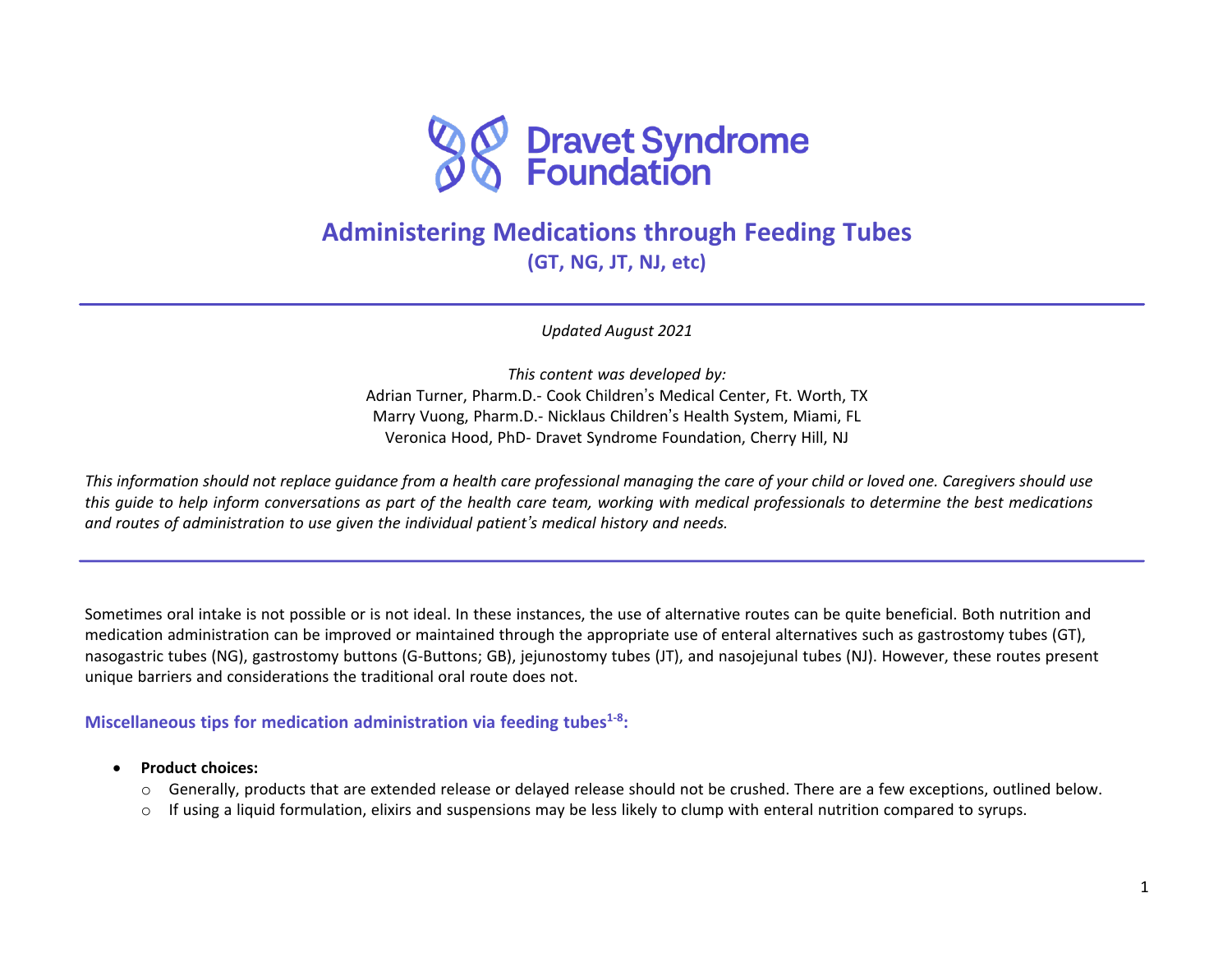- o Some liquids may contain high amounts of sugar alcohols (e.g. sorbitol, malitol) or have a high osmolality. Both of these can increase the risk of developing abdominal cramping, bloating, nausea, and diarrhea. These side effects can be reduced via preparation methods such as further dilution or switching to an alternative medication formulation. This risk of diarrhea is higher when medications are administered via jejunostomy routes.
- $\circ$  If the medication is intended for administration in the cheek or under the tongue, continue to use via those routes. Using these products through enteral tubes may reduce medication efficacy.
- o It is recommended to use sterile or filtered water for preparation and flushing of medications.

#### • **Administration:**

- $\circ$  If multiple medications need to be administered, only administer one medication at a time unless your provider advises you differently.
- $\circ$  Flush with at least 5 to 10 mL water between each medication administration.

#### • **Flushing:**

- $\circ$  Regular flushing of the tube will prevent clogging and help prolong the life of the enteral feeding tube.
- o Pulsatile flushing can create turbulence within the feeding tube. This can "clean" the inner walls and help keep the tube from clogging.
- $\circ$  Water is the best fluid to flush tubing. Sometimes, warm water may help prevent clogging.
- o Anecdotally, soda and soda water have been used to unclog enteral tubes. However, caution must be used with this method as the acidic nature of these liquids could further clog the tube by causing feed clumping.

## **General crush and mix recommendations for administration of tablets via feeding tube1, 2, 6, <sup>7</sup> :**

- 1. Stop enteral feed and flush.
- 2. Place the tablet in the barrel of an appropriate size and type of syringe (usually, 30 to 50 mL syringes will suffice). May crush tablet within syringe.
- 3. Draw up specified volume (per medication table below) within the syringe.
- 4. Allow tablet(s) to disperse.
- 5. Give medication.
- 6. Draw up specified flush volume (per medication table below) in the same syringe. Shake well to ensure any residual medication is not left within the syringe.
- 7. Give this volume to ensure the full dose has been administered.
- 8. Flush tube, and restart feeds.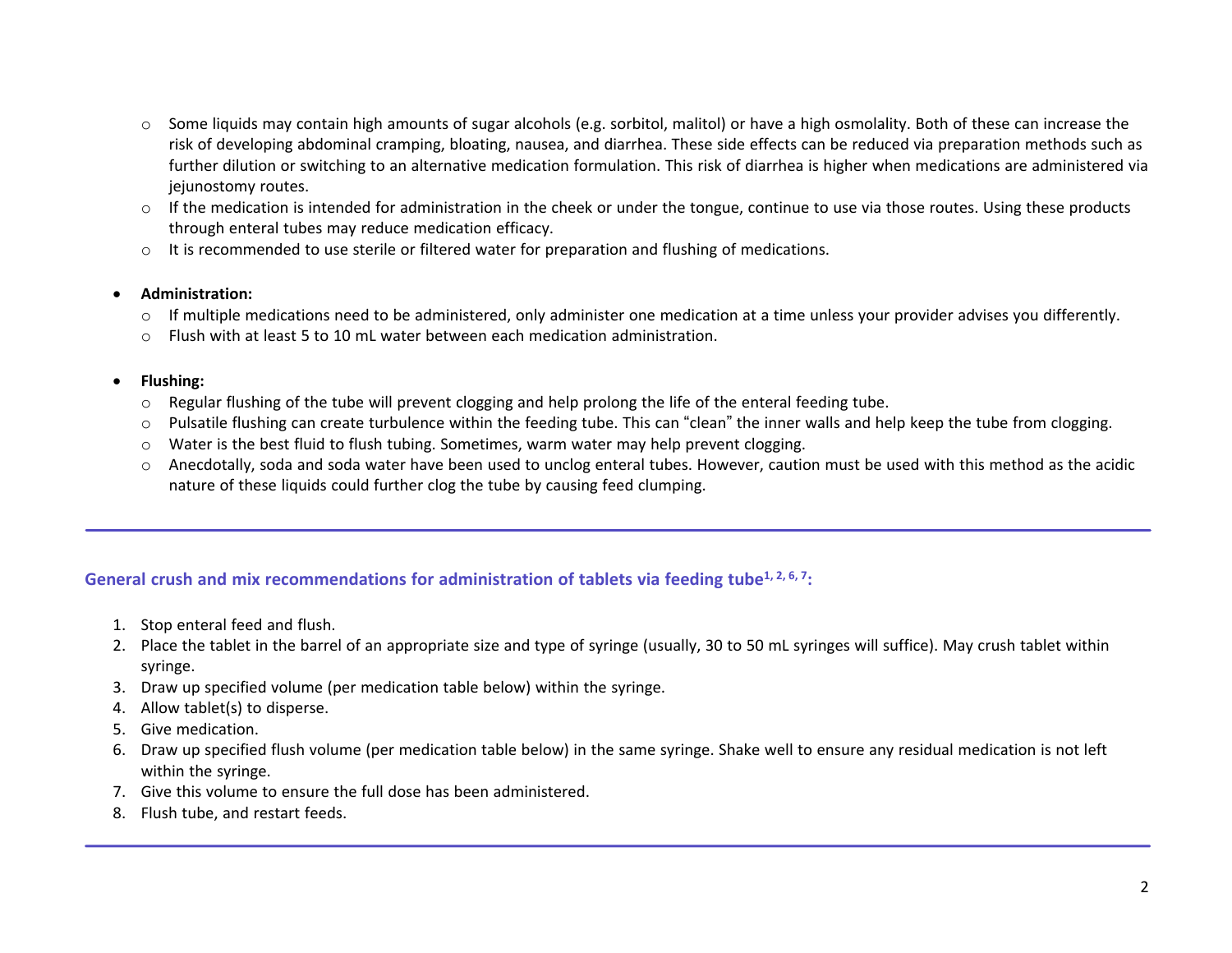In the table on the following pages, find information regarding which medications can be given through alternative **enteral routes and recommendations on preparation.**

| <b>Medication</b>                                                                  | NG/GT      | JT/NJ | Amount of water to<br>prepare non-liquid<br>medications for enteral<br>administration | <b>Other Pertinent Information</b>                                                                                                                                                                                                                                                                                                                                                                                                   |
|------------------------------------------------------------------------------------|------------|-------|---------------------------------------------------------------------------------------|--------------------------------------------------------------------------------------------------------------------------------------------------------------------------------------------------------------------------------------------------------------------------------------------------------------------------------------------------------------------------------------------------------------------------------------|
| Acetazolamide<br>(Diamox <sup>®</sup> )                                            | <b>Yes</b> | Yes   | 10 mL (prepare)<br>$+10$ mL (rinse)                                                   | Do not use extended release capsules.<br>If tablets are used, note that this mixture can settle quickly. Be sure to shake<br>well prior to administration.<br>References: 1-16                                                                                                                                                                                                                                                       |
| Amantadine<br>(Symmetrel <sup>®</sup> , Gocovri <sup>®</sup> ,<br>Osmolex ER®)     | Yes        | Yes   | 10 mL (prepare)<br>$+10$ mL (rinse)                                                   | May open immediate release capsules or crush immediate release tablets and<br>mix in water. Do NOT use extended release formulations.<br>If using liquid formulation, dilute with at least 10 to 30 mL water. This<br>product has a very high osmolarity and considerable amounts of sorbitol<br>which can increase the risk of diarrhea and GI side effects.<br>Do not use extended release formulations<br>References: 1-12, 17-19 |
| Baclofen (Gablofen <sup>®</sup> ,<br>Lioresal <sup>®</sup> , Ozobax <sup>®</sup> ) | Yes        | Yes   | 10 mL (prepare)<br>$+10$ mL (rinse)                                                   | Oral solution does contain sorbitol. If larger doses are required, consider<br>diluting with at least 10 mL prior to administration.<br>References: 1-12, 20                                                                                                                                                                                                                                                                         |
| <b>Brivaracetam</b><br>(Briviact®)                                                 | Yes        | Yes   | 10 mL (prepare)<br>$+10$ mL (rinse)                                                   | Oral solution does contain sorbitol (209.8 mg/mL). If the patient has GI<br>discomfort or develops diarrhea, consider further diluting liquid with water.<br>Tablets may be crushed, but may taste bad<br>References: 1-12, 21                                                                                                                                                                                                       |
| Calcium carbonate-<br>vitamin D                                                    | Yes        | Yes   | 30-50 mL (prepare)<br>+ 10-30 mL (rinse)                                              | Effervescent tablets preferred (reduced potential for GI side effects).<br>Effervescent tablets may help reduce volume (could use as little as 10 mL to<br>mix and dissolve). Allow time for effervescent tablet to completely dissolve<br>before administering.<br>References: 1-12, 17-19                                                                                                                                          |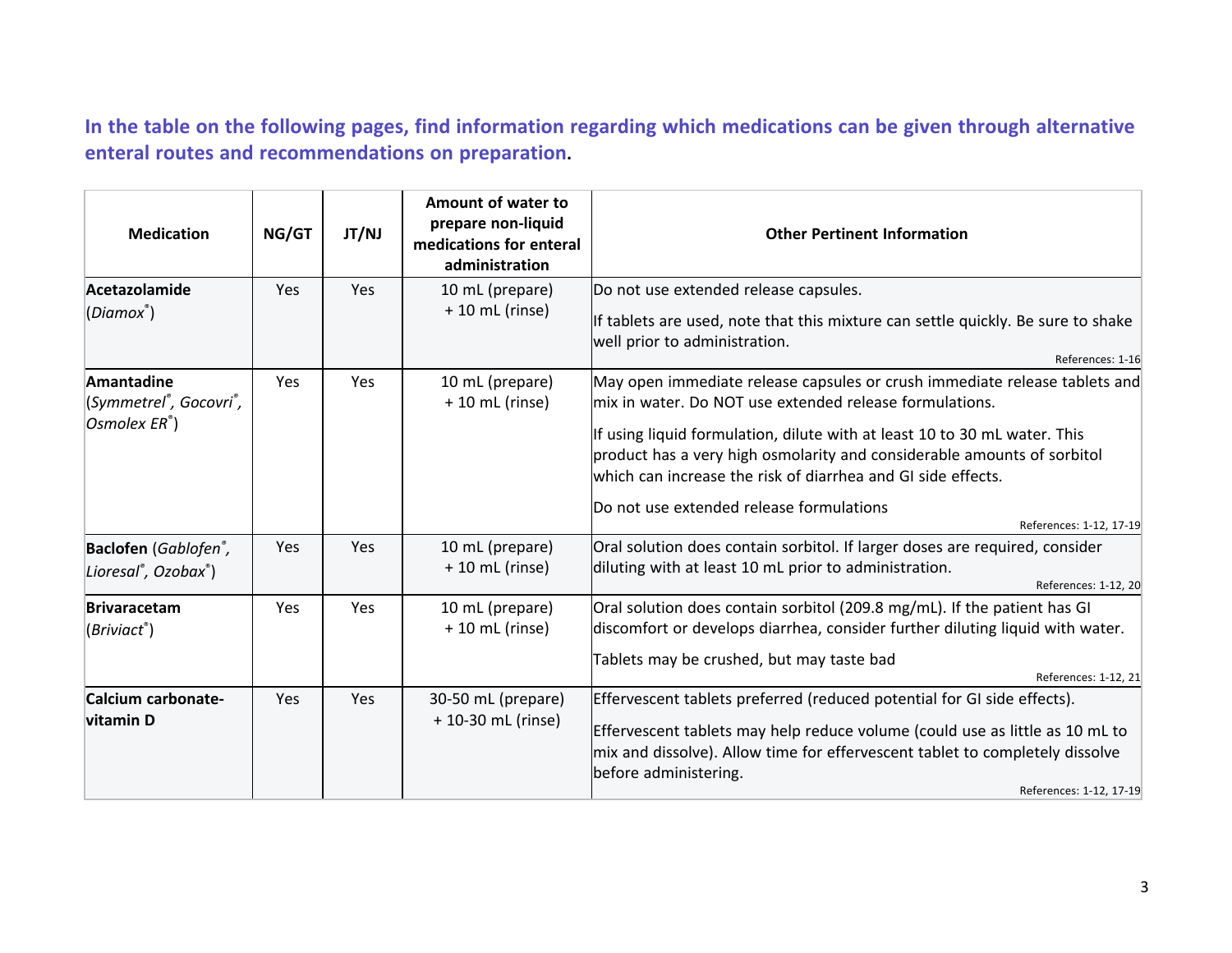| <b>Medication</b>                                                                            | NG/GT             | JT/NJ                          | Amount of water to<br>prepare non-liquid<br>medications for enteral<br>administration | <b>Other Pertinent Information</b>                                                                                                                                                                                                                                                                                                                                                                                                                                                                                                                                                                                                                                                                       |
|----------------------------------------------------------------------------------------------|-------------------|--------------------------------|---------------------------------------------------------------------------------------|----------------------------------------------------------------------------------------------------------------------------------------------------------------------------------------------------------------------------------------------------------------------------------------------------------------------------------------------------------------------------------------------------------------------------------------------------------------------------------------------------------------------------------------------------------------------------------------------------------------------------------------------------------------------------------------------------------|
| <b>Cannabidiol</b><br>$(Epidiolex^*)$                                                        | Yes               | <b>No</b>                      |                                                                                       | Do not use with tubes made of polyvinyl chloride (PVC) as they may harden<br>and potentially crack.<br>References: 1-12, 23                                                                                                                                                                                                                                                                                                                                                                                                                                                                                                                                                                              |
| <b>Cannabidiol</b> (artisanal<br>brands)                                                     | Yes               | <b>No</b>                      |                                                                                       | Only oral solution/liquid eligible for enteral administration<br>Do not use with tubes made of polyvinyl chloride (PVC) as they may harden<br>and potentially crack.<br>References: 1-12, 23                                                                                                                                                                                                                                                                                                                                                                                                                                                                                                             |
| Carbamazepine<br>(Carbatrol®, Equetro®,<br>Tegretol <sup>®</sup> , Tegretol<br>$XR^{\circ})$ | Yes               | Possible,<br>not<br>preferred* | 10-60 mL (prepare)<br>$+10$ mL (rinse)                                                | If oral solution is used, dilute dose with 30-60 mL water to ensure medication<br>does not stick to tubing and to prevent GI side effects as this contains<br>sorbitol.<br>If tablets are used, note that this mixture can settle quickly. Be sure to shake<br>well prior to administration. Note, converting non-liquid formulations for<br>enteral administration could still result in tube blockage.<br>Separate dose administration from feeds by at least 1 hour.<br>Do not used extended release capsules or tablets.<br>*Potential for increased side effects or loss of efficacy with GJ/JT<br>administration; consider decreasing dose and increasing frequency to avoid<br>negative outcomes. |
| Cenobamate (Xcopri®)                                                                         | --                |                                | $-$                                                                                   | References: 1-12, 26-28<br>References: 1-12, 29, 30                                                                                                                                                                                                                                                                                                                                                                                                                                                                                                                                                                                                                                                      |
| Clemizole                                                                                    | $\qquad \qquad -$ |                                | $- -$                                                                                 |                                                                                                                                                                                                                                                                                                                                                                                                                                                                                                                                                                                                                                                                                                          |
| Clobazam (Frisium <sup>®</sup> ,<br>$ Onfi^{\degree})$                                       | Yes               | Yes                            | 10 mL (prepare)<br>$+10$ mL (rinse)                                                   | Oral solution preferred; if oral film, consider transition to oral solution or<br>tablet.<br>References: 1-12, 31                                                                                                                                                                                                                                                                                                                                                                                                                                                                                                                                                                                        |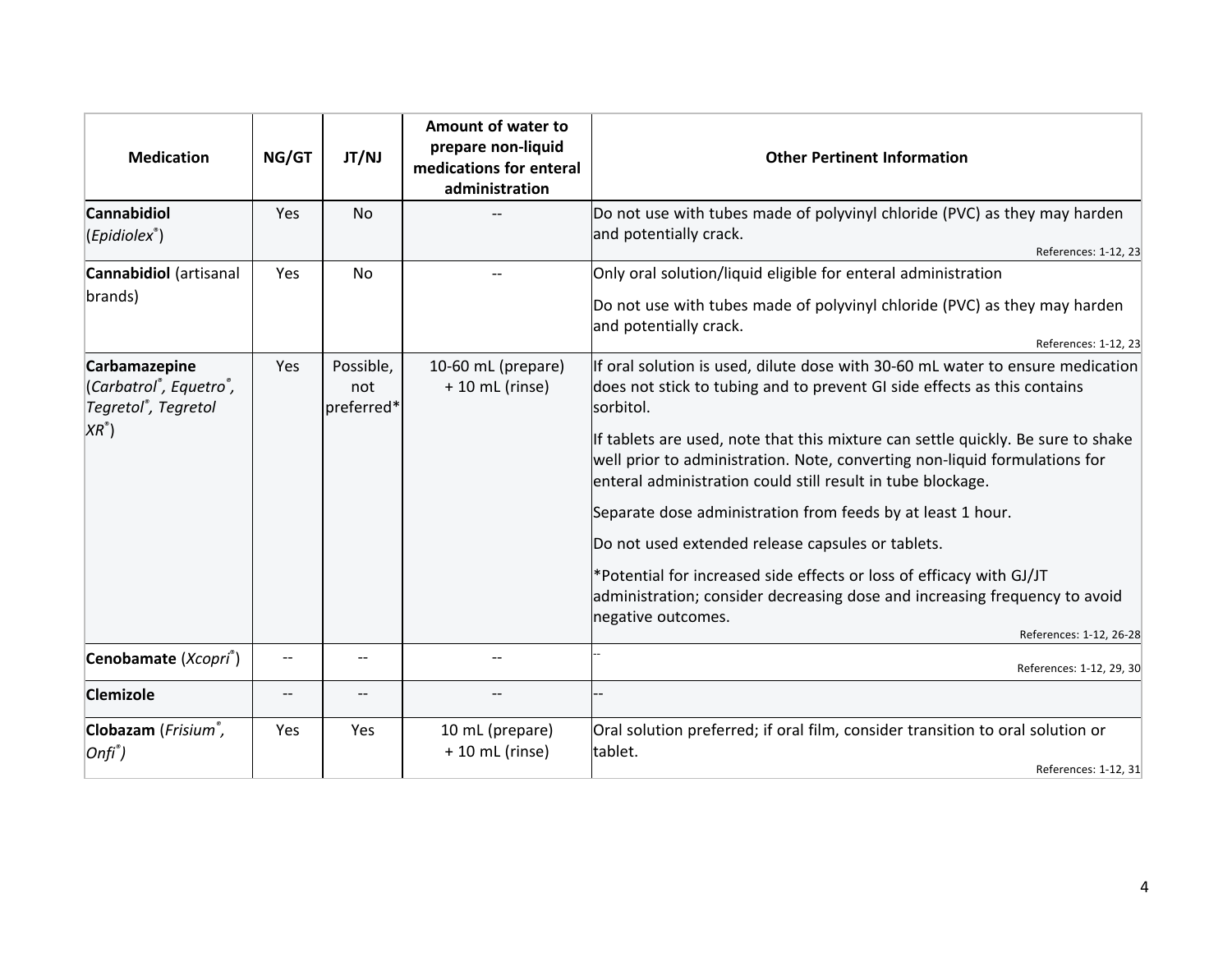| <b>Medication</b>                                                                | NG/GT | JT/NJ | Amount of water to<br>prepare non-liquid<br>medications for enteral<br>administration | <b>Other Pertinent Information</b>                                                                                                                                                                                                                                 |
|----------------------------------------------------------------------------------|-------|-------|---------------------------------------------------------------------------------------|--------------------------------------------------------------------------------------------------------------------------------------------------------------------------------------------------------------------------------------------------------------------|
| Clonazepam<br>(Klonopin <sup>®</sup> )                                           | Yes   | Yes   | 10-60 mL (prepare)<br>+ 10-15 mL (rinse)                                              | Some liquid formulations may not be compatible with tubes composed of<br>PVC or polystyrene. Please check with your physician or pharmacist.                                                                                                                       |
|                                                                                  |       |       |                                                                                       | If using liquid, ensure this is diluted with 30-60 mL water to prevent binding<br>to tubing.                                                                                                                                                                       |
|                                                                                  |       |       |                                                                                       | Flushing can be performed by flushing three consecutive times with 5 mL or<br>by flushing with at least 5 mL water and immediately delivering a minimum<br>of 10 mL feeds after.<br>References: 1-12, 32,33                                                        |
| Clonidine (Catapres <sup>®</sup> ,                                               | Yes   | Yes   | 10 mL (prepare)*                                                                      | Oral solution preferred                                                                                                                                                                                                                                            |
| Kapvay®)                                                                         |       |       | $+10$ mL (rinse)                                                                      | *Per 0.1 mg tablet                                                                                                                                                                                                                                                 |
| Diazepam (Valium <sup>®</sup> ,<br>Valtoco <sup>®</sup> , Diastat <sup>®</sup> ) | Yes   | Yes   | 10-60 mL (prepare)<br>+ 10 mL (rinse)                                                 | References: 1-12, 34<br>For oral liquid formulations, dilute with 30-60 mL water to prevent binding of<br>the medication to tubing and to prevent GI side effects.<br>If GT/NG: oral solution preferred. May mix with water to reduce resistance<br>when flushing. |
|                                                                                  |       |       |                                                                                       | If JT/NJ: tablets preferred to reduce GI discomfort. Oral solution does contain<br>sorbitol.<br>References: 1-12, 35-41                                                                                                                                            |
| Eslicarbazepine<br>(Aptiom <sup>®</sup> )                                        | Yes   | Yes   | 10 mL (prepare)*<br>+ 10 mL (rinse)                                                   | *Minimal information regarding feeding tube administration available. May<br>need more volume to ensure full dose is administered (both mixing and<br>flushing).<br>References: 1-12, 42,43                                                                        |
| Esomeprazole<br>(Nexium <sup>°</sup> )                                           | Yes   | Yes   | air (prepare)<br>+ 25 mL water and 5 mL<br>air (rinse)                                | 25-50 mL water and 5 mL Packet for oral solution or tablet preferred<br>If preparing a solution, administer 5-10 mL at a time; invert syringe to ensure<br>medication is thoroughly mixed after each 5-10 mL given.<br>References: 1-12, 44-48                     |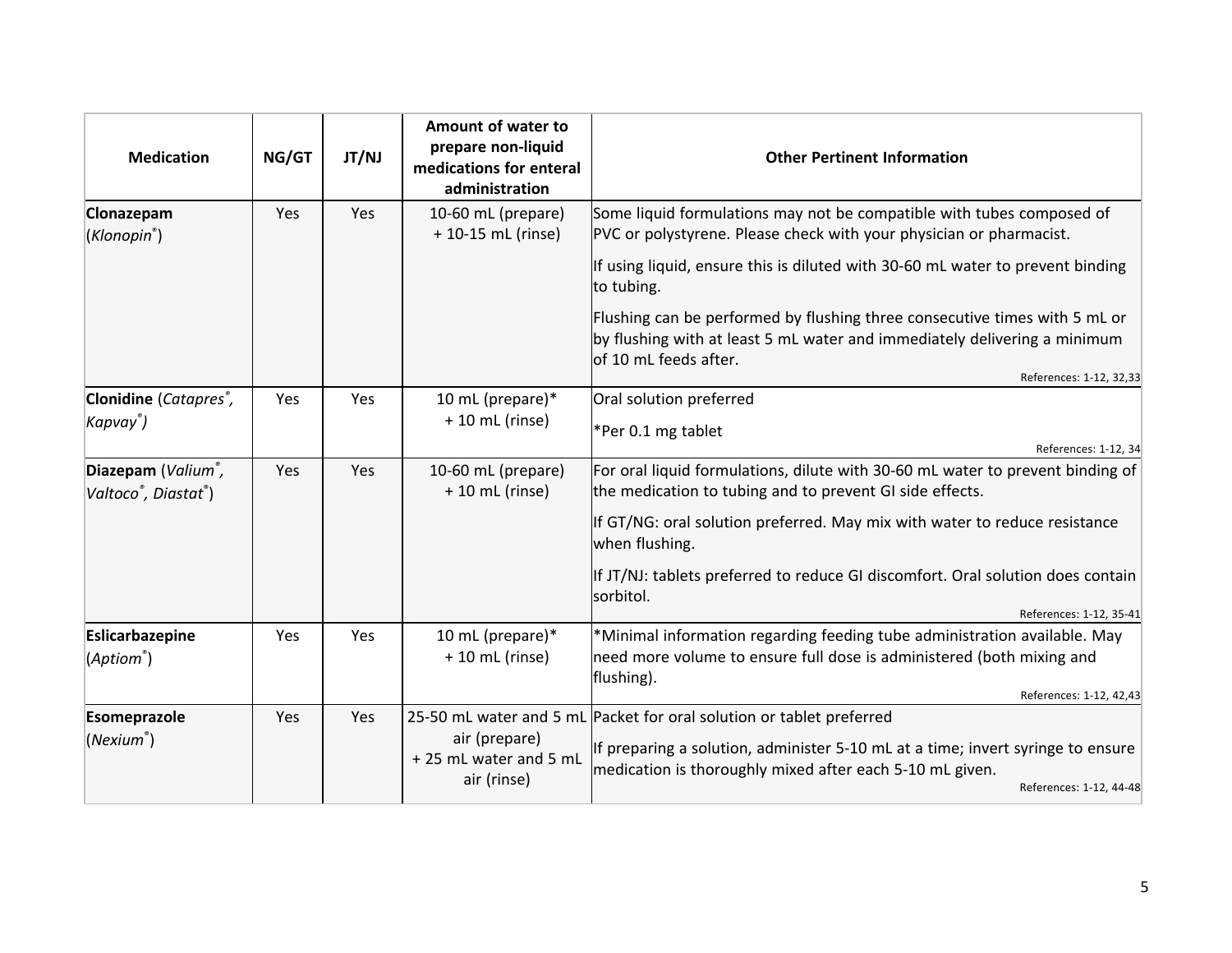| <b>Medication</b>                       | NG/GT | JT/NJ | Amount of water to<br>prepare non-liquid<br>medications for enteral<br>administration | <b>Other Pertinent Information</b>                                                                                                                                                                                                   |
|-----------------------------------------|-------|-------|---------------------------------------------------------------------------------------|--------------------------------------------------------------------------------------------------------------------------------------------------------------------------------------------------------------------------------------|
| Ethosuximide<br>$(Zarontin^*)$          | Yes   | Yes   | 10 mL (prepare)*<br>$+10$ mL (rinse)                                                  | Oral solution is preferred. Mix with equal amount of water (ex. Dose = 5 mL;<br>mix with another 5 mL water) to reduce resistance to flushing.                                                                                       |
|                                         |       |       |                                                                                       | *Minimal information regarding feeding tube administration available. May<br>need more volume to ensure full dose is administered (both mixing and<br>flushing).<br>References: 1-12, 49,50                                          |
| Famotidine (Pepcid®)                    | Yes   |       | 10 mL (prepare)                                                                       | Oral solution preferred.                                                                                                                                                                                                             |
|                                         |       |       | $+10$ mL (rinse)                                                                      | If tablet, flush before and after administration.<br>References: 1-12, 51                                                                                                                                                            |
| Felbamate (Felbatol®)                   | Yes   |       | 10 mL (prepare)*<br>$+10$ mL (rinse)                                                  | Oral solution preferred; however, may still require dilution prior to<br>administration. Oral solution does contain sorbitol. If the patient has GI<br>discomfort or develops diarrhea, consider further diluting liquid with water. |
|                                         |       |       |                                                                                       | *Minimal information regarding feeding tube administration available. May<br>need more volume to ensure full dose is administered (both mixing and<br>flushing).                                                                     |
| Fenfluramine                            | Yes   |       |                                                                                       | References: 1-12, 52.53<br>If the patient has GI discomfort or develops diarrhea, consider further                                                                                                                                   |
| (Fintepla <sup>®</sup> )                |       |       |                                                                                       | diluting liquid with water.                                                                                                                                                                                                          |
|                                         |       |       |                                                                                       | Product is compatible with most commercially available gastric and<br>nasogastric feeding tubes.                                                                                                                                     |
|                                         |       |       |                                                                                       | References: 1-12, 54                                                                                                                                                                                                                 |
| Gabapentin<br>(Neurontin <sup>®</sup> ) | Yes   | Yes   | 15 mL (prepare)<br>$+ 15$ mL (rinse)                                                  | Oral solution preferred. However, liquid may contain xylitol and could<br>contribute to GI discomfort. May dilute with liquid prior to administration to<br>help reduce GI side effects.                                             |
|                                         |       |       |                                                                                       | References: 1-12, 55                                                                                                                                                                                                                 |
| Glycopyrrolate<br>(Cuvposa®, Robinul®)  | Yes   | Yes   | 10 mL (prepare)<br>$+10$ mL (rinse)                                                   | Oral solution preferred; however, the liquid does contain sorbitol and could<br>contribute to GI side effects/discomfort. To prevent these effects, consider<br>further diluting liquid with water.<br>References: 1-12, 56-58       |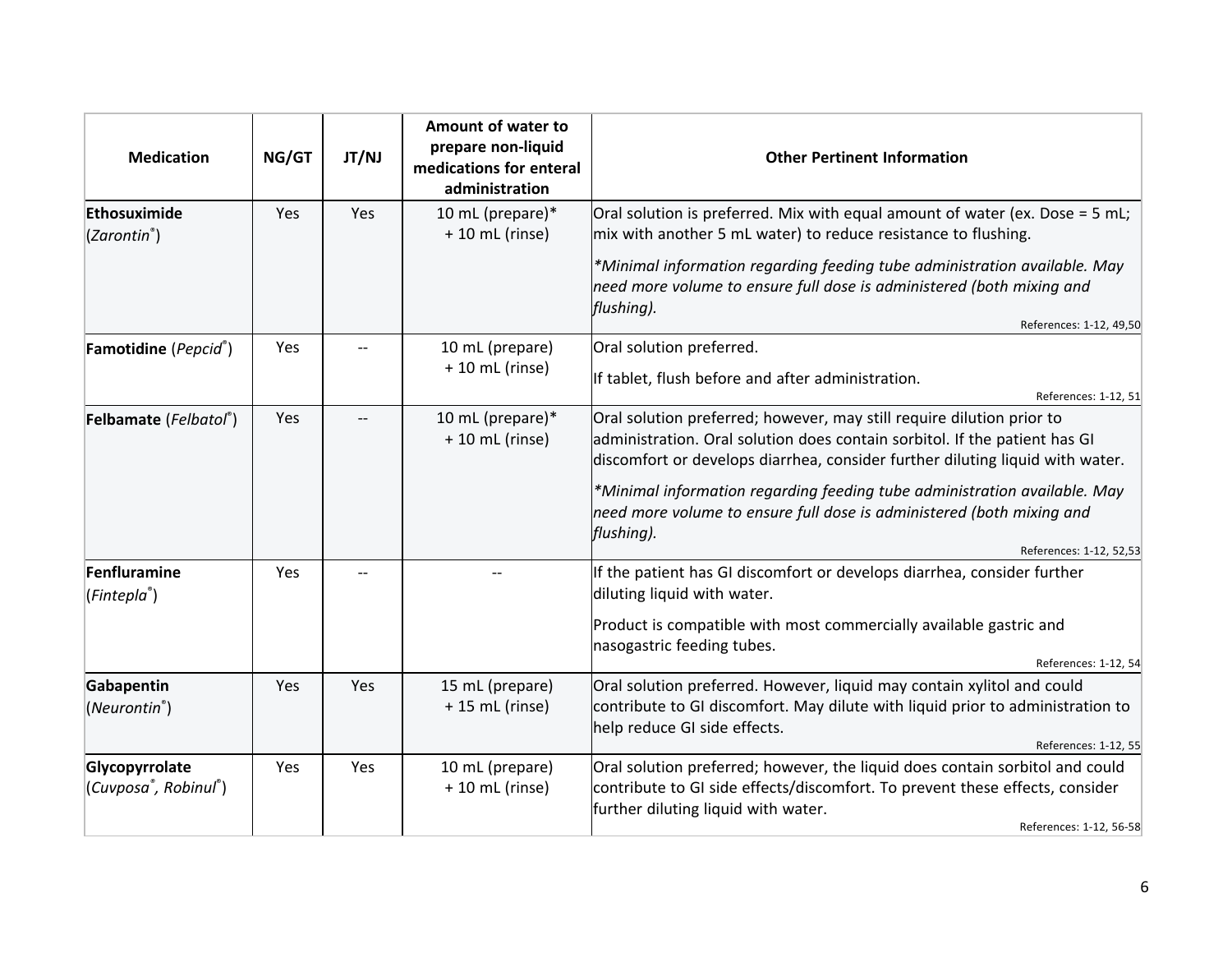| <b>Medication</b>                                                    | NG/GT | JT/NJ | Amount of water to<br>prepare non-liquid<br>medications for enteral<br>administration                         | <b>Other Pertinent Information</b>                                                                                                                                                                                                                                                                                                                |
|----------------------------------------------------------------------|-------|-------|---------------------------------------------------------------------------------------------------------------|---------------------------------------------------------------------------------------------------------------------------------------------------------------------------------------------------------------------------------------------------------------------------------------------------------------------------------------------------|
| Lacosamide (Vimpat®)                                                 | Yes   | n/a   | 10 mL (prepare)<br>$+10$ mL (rinse)                                                                           | If oral solution, ensure tubes are composed of polyurethane and silicone.<br>Oral solution does contain sorbitol. If the patient has GI discomfort or<br>develops diarrhea, consider further diluting liquid with water.<br>References: 1-12, 59,60                                                                                               |
| Lamotrigine (Lamictal®,<br>Lamictal XR <sup>®</sup> ,<br>Subvenite®) | Yes   | Yes   | 10 mL (prepare)<br>$+10$ mL (rinse)                                                                           | ODT and chewable tablets should be dissolved in a minimal amount of water<br>as these dissolve very quickly.<br>References: 1-12, 61-63                                                                                                                                                                                                           |
| Lansoprazole<br>(Prevacid <sup>°</sup> )                             | Yes   | Yes   | 10 mL water or sodium<br>bicarbonate 8.4%<br>(prepare)<br>+ 10 mL water or sodium<br>bicarbonate 8.4% (rinse) | Oral solution not preferred – granules may block the tube.<br>Capsules may be opened and dissolved in sodium bicarbonate 8.4%.<br>Orally disintegrating tablets may be dissolved in water.<br>If tube becomes blocked, you may "lock" the tube using sodium bicarbonate<br>8.4% to dissolve granules stuck in the tube<br>References: 1-12, 64,65 |
| Levetiracetam<br>(Keppra <sup>®</sup> )                              | Yes   | Yes   | 10 mL (prepare)*<br>$+10$ mL (rinse)                                                                          | Oral solution preferred. However, oral solution does contain malitol. If the<br>patient has GI discomfort or develops diarrhea, consider further diluting<br>liquid with water.<br>*Per 500 mg tablet<br>References: 1-12, 66-68                                                                                                                  |
| Levocarnitine<br>$(Carnitor^*)$                                      | Yes   | Yes   | 10 mL (prepare)<br>$+10$ mL (rinse)                                                                           | Oral solution preferred.<br>References: 1-12, 69                                                                                                                                                                                                                                                                                                  |
| Lorazepam (Ativan®)                                                  | Yes   | Yes   | 15 mL (prepare)<br>$+ 15$ mL (rinse)                                                                          | Oral concentrate preferred.<br>References: 1-12, 70-72                                                                                                                                                                                                                                                                                            |
| Lorcaserin                                                           |       |       |                                                                                                               | References: 1-12, 73                                                                                                                                                                                                                                                                                                                              |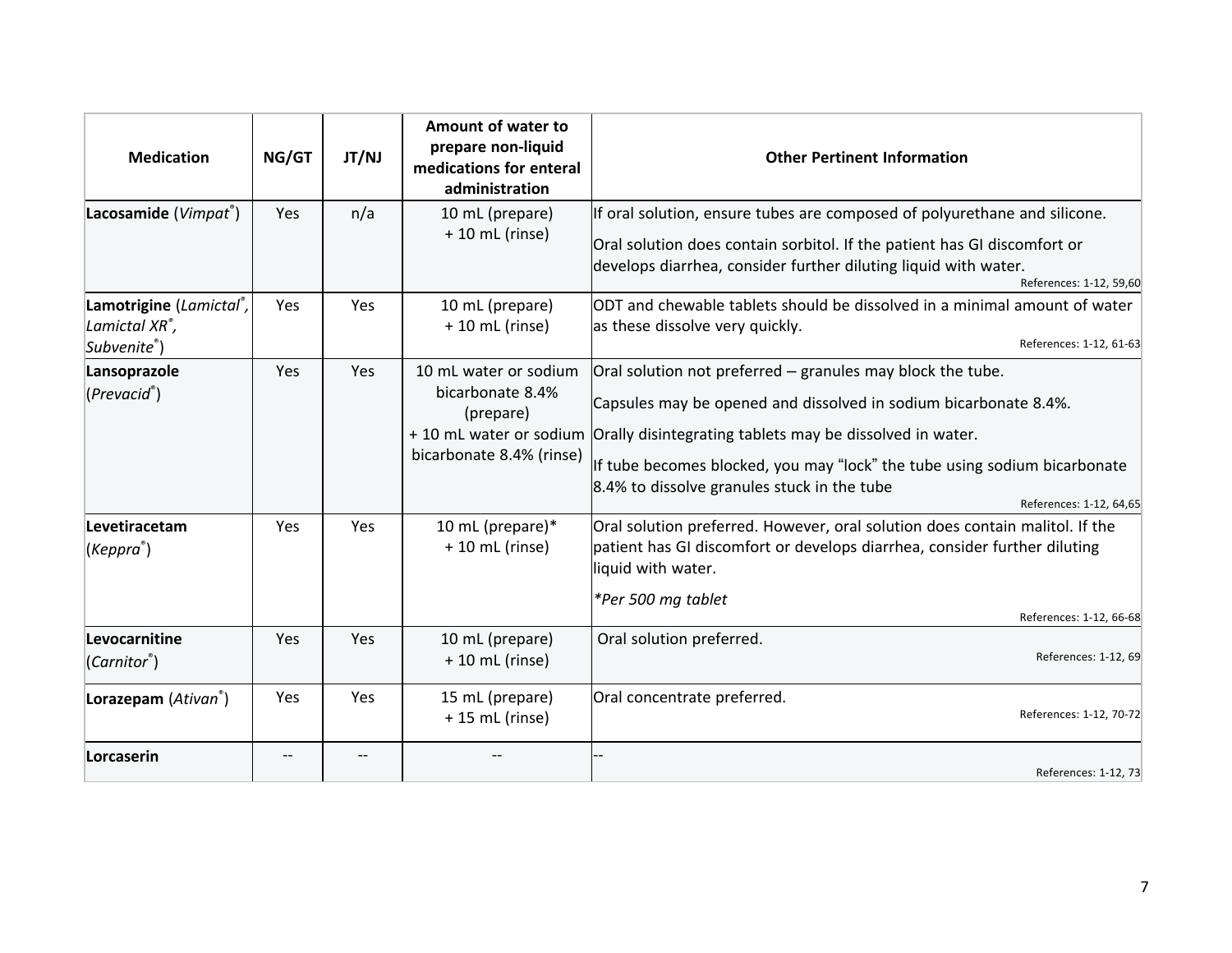| <b>Medication</b>                        | NG/GT            | JT/NJ                                   | Amount of water to<br>prepare non-liquid<br>medications for enteral<br>administration | <b>Other Pertinent Information</b>                                                                                                                                                            |
|------------------------------------------|------------------|-----------------------------------------|---------------------------------------------------------------------------------------|-----------------------------------------------------------------------------------------------------------------------------------------------------------------------------------------------|
| Methsuximide<br>(Celontin <sup>°</sup> ) | Yes*             | $No**$                                  |                                                                                       | If enteral administration is desired, the compounded oral suspension must be<br>used. This product will likely need to be filled with a specialty pharmacy.                                   |
|                                          |                  |                                         |                                                                                       | *Must use oral suspension. No data to support opening and mixing capsule.                                                                                                                     |
|                                          |                  |                                         |                                                                                       | **Administration via a jejunostomy tube is discouraged at this time<br>(minimal/no data).                                                                                                     |
|                                          |                  |                                         |                                                                                       | References: 1-12, 74                                                                                                                                                                          |
| Midazolam (Versed®,<br>$N$ ayzilam®)     | Yes              | Yes                                     |                                                                                       | Oral syrup does contain sorbitol. If the patient has GI discomfort or develops<br>diarrhea, consider further diluting liquid with water.                                                      |
|                                          |                  |                                         |                                                                                       | The oral syrup, if combined with feeds, can create clumping and increase the<br>possibility of clogging the tube. Please pause feeds and flush with water<br>before and after administration. |
|                                          |                  |                                         |                                                                                       | References: 1-12, 75-78                                                                                                                                                                       |
| Mycophenolate<br>mofetil (Cellcept®)     | Yes              | Yes                                     | 10 mL (prepare)<br>$+10$ mL (rinse)                                                   | Oral solution preferred. However, oral solution does contain sorbitol. If the<br>patient has GI discomfort or develops diarrhea, consider further diluting<br>liquid with water.              |
|                                          |                  |                                         |                                                                                       | Mycophenolate is considered a hazardous medication and opening<br>capsules/crushing tablets are not considered to be safe.<br>References: 1-12, 79-81                                         |
| Mycophenolic acid<br>(Myfortic®)         |                  |                                         |                                                                                       | Do not crush. Speak with your provider about alternative formulations.<br>References: 1-12, 82                                                                                                |
| Nystatin (Bio-Statin®)                   | Possible,<br>not | Possible,<br>not<br>preferred preferred | 10 mL (prepare)<br>$+10$ mL (rinse)                                                   | Ask your provider what the purpose of the medication is for the patient. For<br>some, oral administration may be needed to appropriately treat or prevent<br>the infection.                   |
|                                          |                  |                                         |                                                                                       | Nystatin oral solution has a very high osmolality; if a non-oral route is<br>needed, dilute solution with at least equal volume of water to dose.<br>References: 1-12, 83,84                  |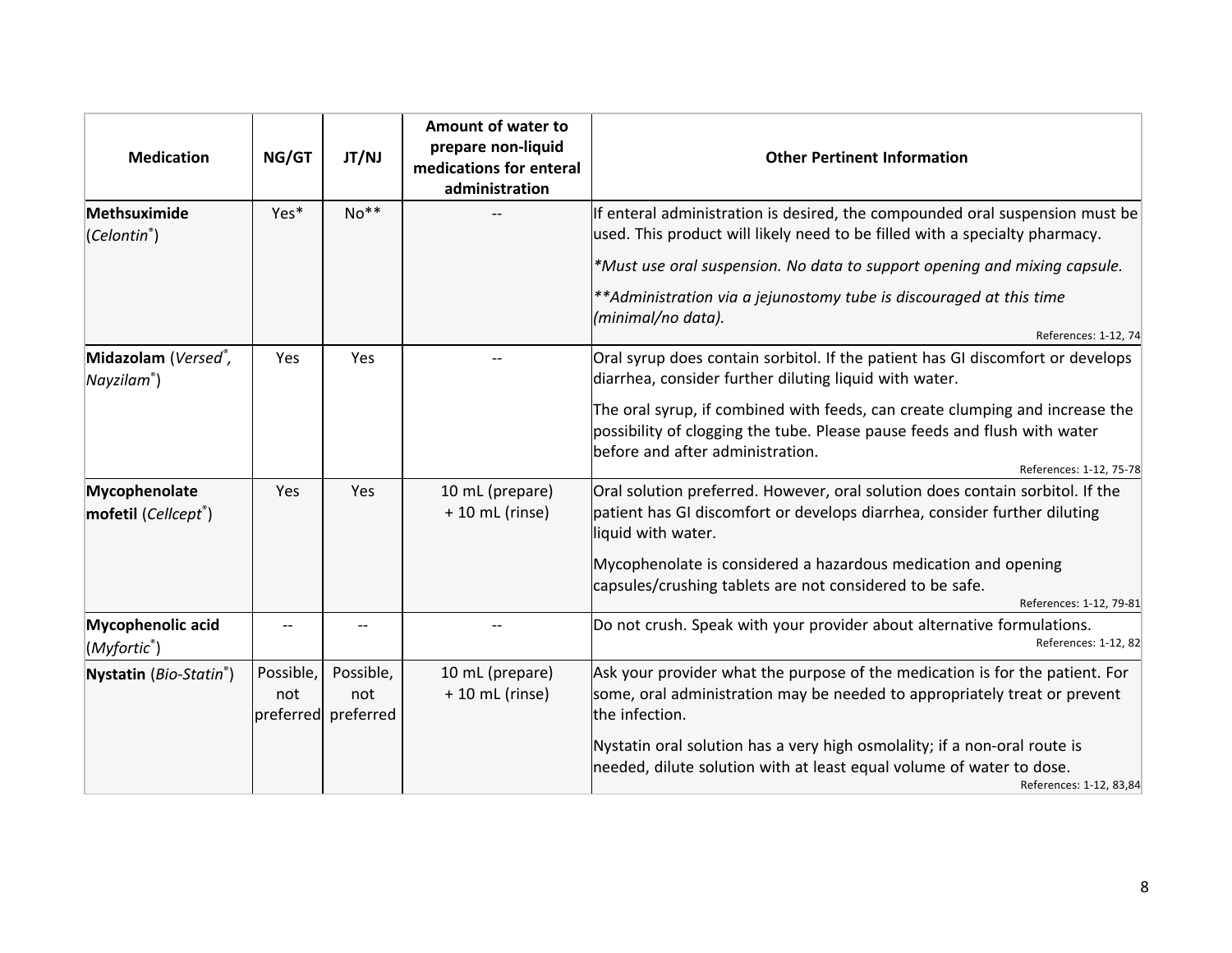| <b>Medication</b>                                                    | NG/GT | JT/NJ                          | Amount of water to<br>prepare non-liquid<br>medications for enteral<br>administration | <b>Other Pertinent Information</b>                                                                                                                                                                                                                     |
|----------------------------------------------------------------------|-------|--------------------------------|---------------------------------------------------------------------------------------|--------------------------------------------------------------------------------------------------------------------------------------------------------------------------------------------------------------------------------------------------------|
| Oxcarbazepine<br>(Trileptal <sup>®</sup> , Oxtellar<br>$XR^{\circ})$ | Yes   | Possible,<br>not<br>preferred* | 10-60 mL (prepare)<br>$+10$ mL (rinse)                                                | If oral solution is used, dilute dose with 30-60 mL water to ensure medication<br>does not stick to tubing and to prevent GI side effects as this contains<br>sorbitol.                                                                                |
|                                                                      |       |                                |                                                                                       | If tablets are used, note that this mixture can settle quickly. Be sure to shake<br>well prior to administration. Note, converting non-liquid formulations for<br>enteral administration could still result in tube blockage.                          |
|                                                                      |       |                                |                                                                                       | Separate dose administration from feeds by at least 1 hour.                                                                                                                                                                                            |
|                                                                      |       |                                |                                                                                       | Do not used extended release capsules or tablets                                                                                                                                                                                                       |
|                                                                      |       |                                |                                                                                       | *Potential for increased side effects or loss of efficacy with GJ/JT<br>administration; consider decreasing dose and increasing frequency to avoid<br>negative outcomes                                                                                |
| Perampanel<br>(Fycompa <sup>®</sup> )                                | Yes   | Possible,<br>not<br>preferred* | 10 mL (prepare)<br>$+10$ mL (rinse)                                                   | References: 1-12, 85,86<br>*Site of absorption not specifically known, but due to rapid absorption, it is<br>likely upper GI tract. Therefore, jejunostomy not ideal for administration. If<br>administered jejunally, monitor for decreased efficacy. |
|                                                                      |       |                                |                                                                                       | If using oral suspension, this product does contain sorbitol. If the patient has<br>GI discomfort or develops diarrhea, consider further diluting liquid with<br>water.                                                                                |
| Phenobarbital                                                        | Yes   | Yes                            | 10 mL (prepare)                                                                       | References: 1-12, 87,88<br>If NJ/JT: mix liquid with water to reduce potential for side effects.                                                                                                                                                       |
|                                                                      |       |                                | $+10$ mL (rinse)                                                                      | References: 1-12, 89-92                                                                                                                                                                                                                                |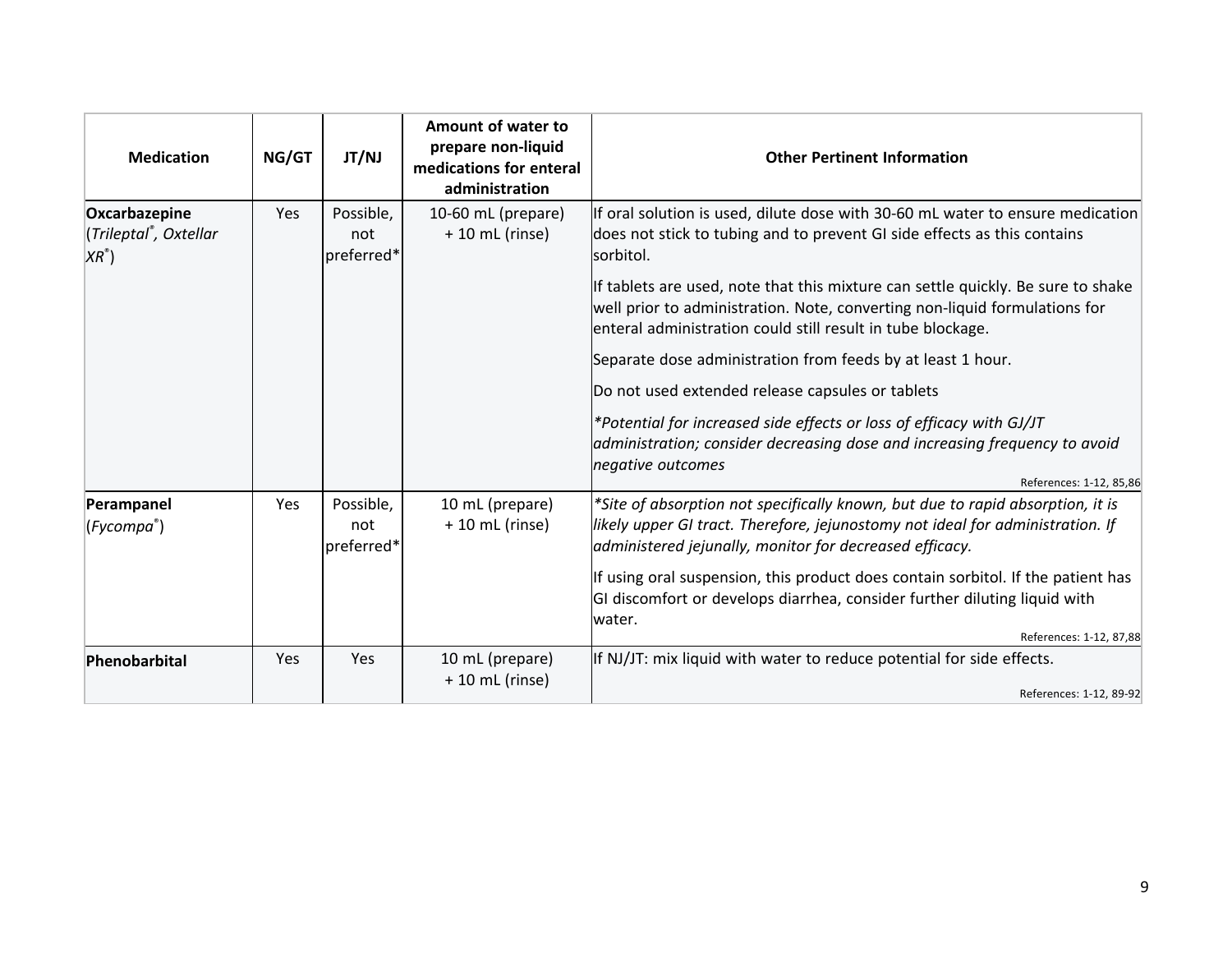| <b>Medication</b>                                                       | NG/GT | JT/NJ                          | Amount of water to<br>prepare non-liquid<br>medications for enteral<br>administration | <b>Other Pertinent Information</b>                                                                                                                                                                                                          |
|-------------------------------------------------------------------------|-------|--------------------------------|---------------------------------------------------------------------------------------|---------------------------------------------------------------------------------------------------------------------------------------------------------------------------------------------------------------------------------------------|
| Phenytoin (Dilantin <sup>®</sup> ,<br>Phenytoin InfaTabs <sup>®</sup> ) | Yes   | Possible,<br>not<br>preferred* | 30-60 mL (prepare)<br>+ 10 mL (rinse)                                                 | *Phenytoin requires specific amounts in the blood to be effective. Giving<br>through a jejunostomy tube can affect these concentrations and is, therefore,<br>not preferred.                                                                |
|                                                                         |       |                                |                                                                                       | Stop the enteral feed and flush the tube 2 hours before dosing to prevent the<br>medication from binding to the feeds (could potentially make medicine less<br>effective).                                                                  |
|                                                                         |       |                                |                                                                                       | For liquid, mix with 30-60 mL water to prevent binding of the medication to<br>the tubing.                                                                                                                                                  |
|                                                                         |       |                                |                                                                                       | Allow powder from capsules to dissolve for about 5 minutes.<br>References: 1-12, 93-95                                                                                                                                                      |
| Polyethylene glycol<br>3350 $(Miralax^*)$                               | Yes   | Yes                            | Per product instructions                                                              | Follow product instructions.<br>References: 1-12, 96,97                                                                                                                                                                                     |
| Potassium citrate/<br>citric acid $(Cytra-K^*)$                         | Yes   | Possible,<br>not<br>preferred* | 120-320 mL (prepare)<br>$+10$ mL (rinse)                                              | All products should be diluted with water prior to administration (regardless<br>of oral or enteral routes). Oral solution should be mixed with 4 to 8 ounces of<br>water.                                                                  |
|                                                                         |       |                                |                                                                                       | *This product is highly concentrated and could cause GI discomfort and/or<br>diarrhea. If jejunal administration is required, this medication may require<br>lmore than 8 ounces of water to avoid GI side effects.<br>References: 1-12, 98 |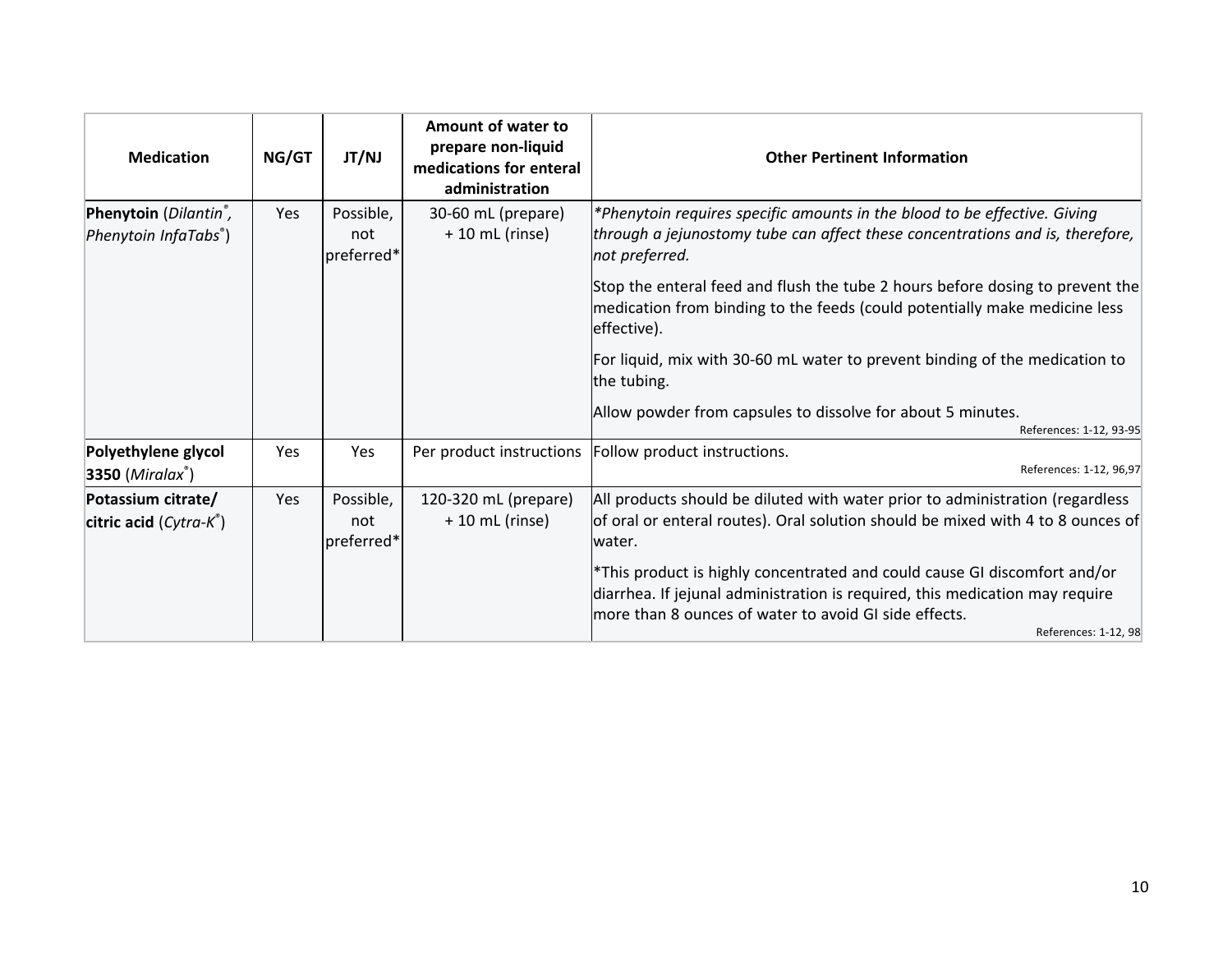| <b>Medication</b>                                                                          | NG/GT      | JT/NJ | Amount of water to<br>prepare non-liquid<br>medications for enteral<br>administration                                                                                                                                                 | <b>Other Pertinent Information</b>                                                                                                                                                                                                                                                                                                                                                                                                                                                                                                                          |
|--------------------------------------------------------------------------------------------|------------|-------|---------------------------------------------------------------------------------------------------------------------------------------------------------------------------------------------------------------------------------------|-------------------------------------------------------------------------------------------------------------------------------------------------------------------------------------------------------------------------------------------------------------------------------------------------------------------------------------------------------------------------------------------------------------------------------------------------------------------------------------------------------------------------------------------------------------|
| Prednisone<br>(Deltasone <sup>®</sup> , Rayos <sup>®</sup> )                               | Yes        | Yes   | For doses less than 5 mg:<br>5 mL (prepare)<br>+5 mL (rinse)<br>For doses greater than 5<br>mg but less than 50 mg:<br>10-20 mL (prepare)<br>$+10$ mL (rinse)<br>For doses 50 mg or more:<br>20-30 mL (prepare)<br>+ 10-20 mL (rinse) | If a liquid product is needed, oral solution preferred over the oral<br>concentrate as it is less likely to cause GI irritation.<br>If using oral concentrate or oral solution, these products do contain sorbitol.<br>If the patient has GI discomfort or develops diarrhea, consider further<br>diluting liquid with water.<br>Do not crush delayed release tablets.<br>Consider using prednisolone orally disintegrating tablets instead.<br>References: 1-12, 101-103                                                                                   |
| Prednisolone<br>(Millipred <sup>®</sup> , Orapred <sup>®</sup> ,<br>Pediapred®, Veripred®) | <b>Yes</b> | Yes   | 5 mL (prepare)<br>$+5$ mL (rinse)<br>For doses greater than 5<br>mg but less than 50 mg:<br>10-20 mL (prepare)<br>+ 10 mL (rinse)<br>For doses 50 mg or more:<br>20-30 mL (prepare)<br>+ 10-20 mL (rinse)                             | For doses less than 5 mg: If a liquid product is needed, oral solution preferred over the oral syrup as it<br>is less likely to cause GI irritation.<br>If using oral syrup or oral solution, these products do contain sorbitol. If the<br>patient has GI discomfort or develops diarrhea, consider further diluting<br>liquid with water. Of note, Orapred <sup>®</sup> brand contains less sorbitol compared to<br>Pediapred <sup>®</sup> brand.<br>Do not crush enteric coated tablets. Use orally disintegrating tablets.<br>References: 1-12, 104-107 |
| Pregabalin (Lyrica",<br>Lyrica $CR^{\circ}$ )                                              | Yes        | Yes   | 10 mL (prepare)<br>$+10$ mL (rinse)                                                                                                                                                                                                   | Oral solution preferred. If oral solution not a feasible option, utilize capsule<br>formulation.<br>Oral solution does contain artificial sweeteners. If the patient has GI<br>discomfort or develops diarrhea, consider further diluting liquid with water.<br>References: 1-12, 108,109                                                                                                                                                                                                                                                                   |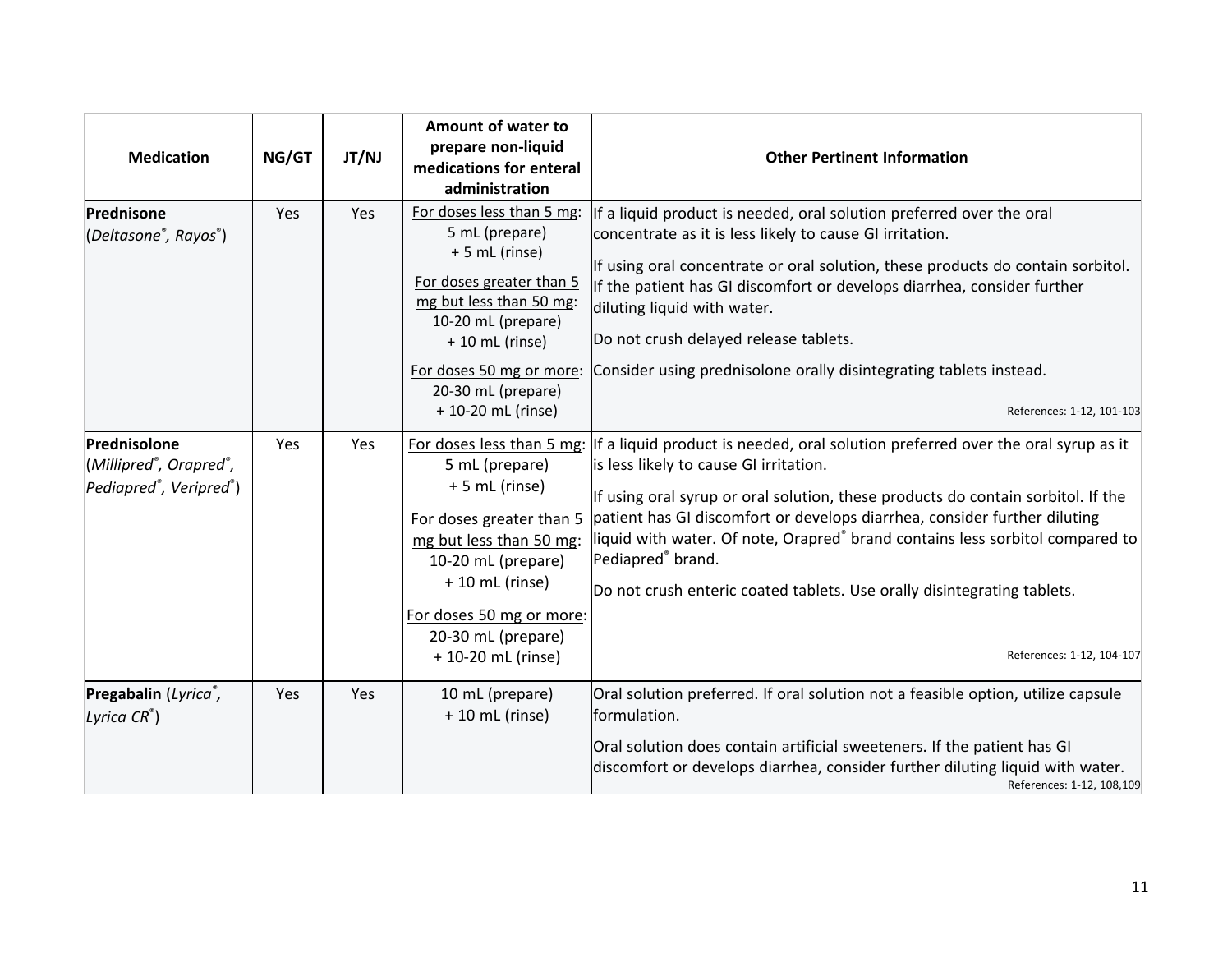| <b>Medication</b>                                                           | NG/GT | JT/NJ      | Amount of water to<br>prepare non-liquid<br>medications for enteral<br>administration | <b>Other Pertinent Information</b>                                                                                                                                                                                                                                                                                                                                                                                                                                                             |
|-----------------------------------------------------------------------------|-------|------------|---------------------------------------------------------------------------------------|------------------------------------------------------------------------------------------------------------------------------------------------------------------------------------------------------------------------------------------------------------------------------------------------------------------------------------------------------------------------------------------------------------------------------------------------------------------------------------------------|
| Primidone (Mysoline®)                                                       | Yes   | Yes        | 10 mL (prepare)<br>$+10$ mL (rinse)                                                   | References: 1-12, 110                                                                                                                                                                                                                                                                                                                                                                                                                                                                          |
| Rufinamide (Banzel®)                                                        | Yes   | Yes        | 10 mL (prepare)<br>$+10$ mL (rinse)                                                   | Oral solution does contain sorbitol. If the patient has GI discomfort or<br>develops diarrhea, consider further diluting liquid with water.<br>References: 1-12, 111, 112                                                                                                                                                                                                                                                                                                                      |
| <b>Soticlestat</b>                                                          | Yes   |            | 10 mL (prepare)<br>+ 10 mL (rinse)                                                    | References: 1-12, 113                                                                                                                                                                                                                                                                                                                                                                                                                                                                          |
| Stiripentol (Diacomit®)                                                     | Yes   | Yes        | Per product instructions                                                              | Packet for oral suspension preferred. Do not open and crush capsule.<br>Mix oral packet for suspension with package instructions.<br>Oral suspension does contain sorbitol. If larger doses are required, consider<br>diluting with at least 10 mL prior to administration.<br>References: 1-12, 114-116                                                                                                                                                                                       |
| Topiramate<br>(Topamax <sup>®</sup> , Qudexy<br>$XR^*$ , Trokendi XR $^*$ ) | Yes   | Yes        | 10 mL (prepare)<br>$+10$ mL (rinse)                                                   | Tablets and oral suspension preferred. Do NOT open and mix extended<br>release capsules.<br>For tablets, must shake in water for 5 minutes to create a slurry mixture.<br>Oral suspension does contain sorbitol. If the patient has GI discomfort or<br>develops diarrhea, consider further diluting liquid with water.<br>Capsule contents do not work well for enteral tube administration as the<br>granules/beads stick to the tubing and can block the tube.<br>References: 1-12, 117-120 |
| Tiagabine (Gabitril®)                                                       | Yes   | <b>Yes</b> | 10 mL (prepare)<br>$+10$ mL (rinse)                                                   | References: 1-12, 121                                                                                                                                                                                                                                                                                                                                                                                                                                                                          |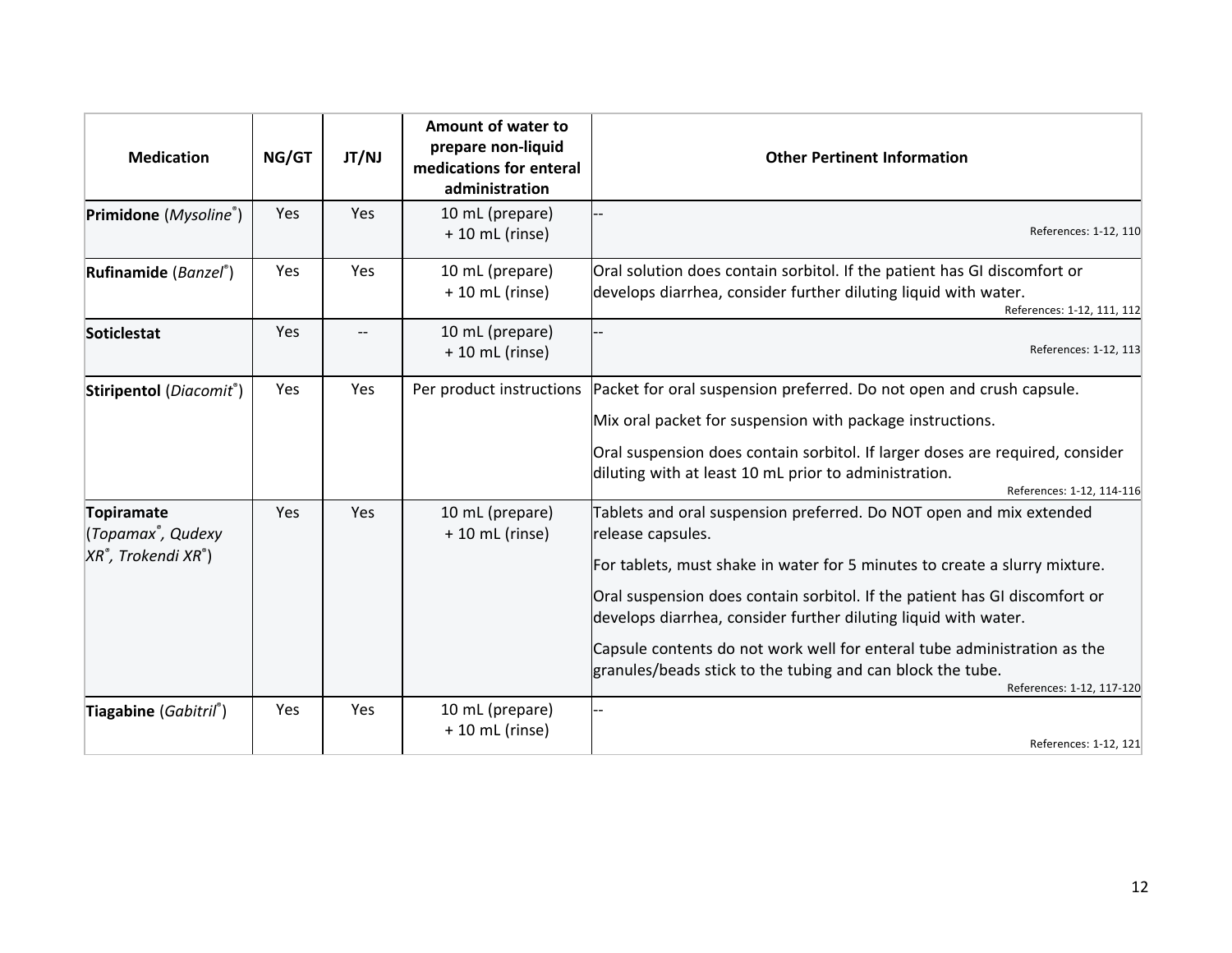| <b>Medication</b>                                                                                                                              | NG/GT      | JT/NJ     | Amount of water to<br>prepare non-liquid<br>medications for enteral<br>administration | <b>Other Pertinent Information</b>                                                                                                                                                                                                                                                                                                                                                          |
|------------------------------------------------------------------------------------------------------------------------------------------------|------------|-----------|---------------------------------------------------------------------------------------|---------------------------------------------------------------------------------------------------------------------------------------------------------------------------------------------------------------------------------------------------------------------------------------------------------------------------------------------------------------------------------------------|
| Valproic acid/<br><b>Divalproex Sodium</b><br>(Depakote <sup>®</sup> , Depakote<br>$ER^*$ , Depakote<br>Sprinkles®, Depakene®,<br>$Depacon*$ ) | <b>Yes</b> | <b>No</b> | 10 mL (prepare)<br>$+10$ mL (rinse)                                                   | If using liquid, dilute with water to improve resistance to flushing.<br>Do NOT use delayed release capsules or extended release tablets. May use<br>delayed release tablets if directed to do so by physician.<br>If NJ/JT: use tablet (delayed release). Your physician may choose to draw labs<br>to ensure the patient remains within a therapeutic range.<br>References: 1-12, 122-128 |
| Vigabatrin (Vigadrone <sup>®</sup> ,<br>$Sabril^*)$                                                                                            | <b>Yes</b> | Yes       | 10 mL (prepare)<br>$+10$ mL (rinse)*                                                  | Use sachet formulation.<br>*Mix packet with 10 mL and give specified volume per the patient's<br>prescription.<br>References: 1-12, 129-131                                                                                                                                                                                                                                                 |
| Zonisamide<br>$(Zoneqran^*)$                                                                                                                   | Yes.       | No.       | 10 mL (prepare)<br>$+10$ mL (rinse)                                                   | Oral suspension does contain sorbitol. If the patient has GI discomfort or<br>develops diarrhea, consider further diluting liquid with water.<br>References: 1-12, 132,133                                                                                                                                                                                                                  |

**Abbreviations**: gastrointestinal (GI); gastrostomy tube (GT); jejunostomy tube (JT); nasogastric tube (NG); nasojejunal tube (NJ); orally disintegrating tablet (ODT); polyvinyl chloride (PVC)

**Questions? Email: veronica@dravetfoundation.org**

Ī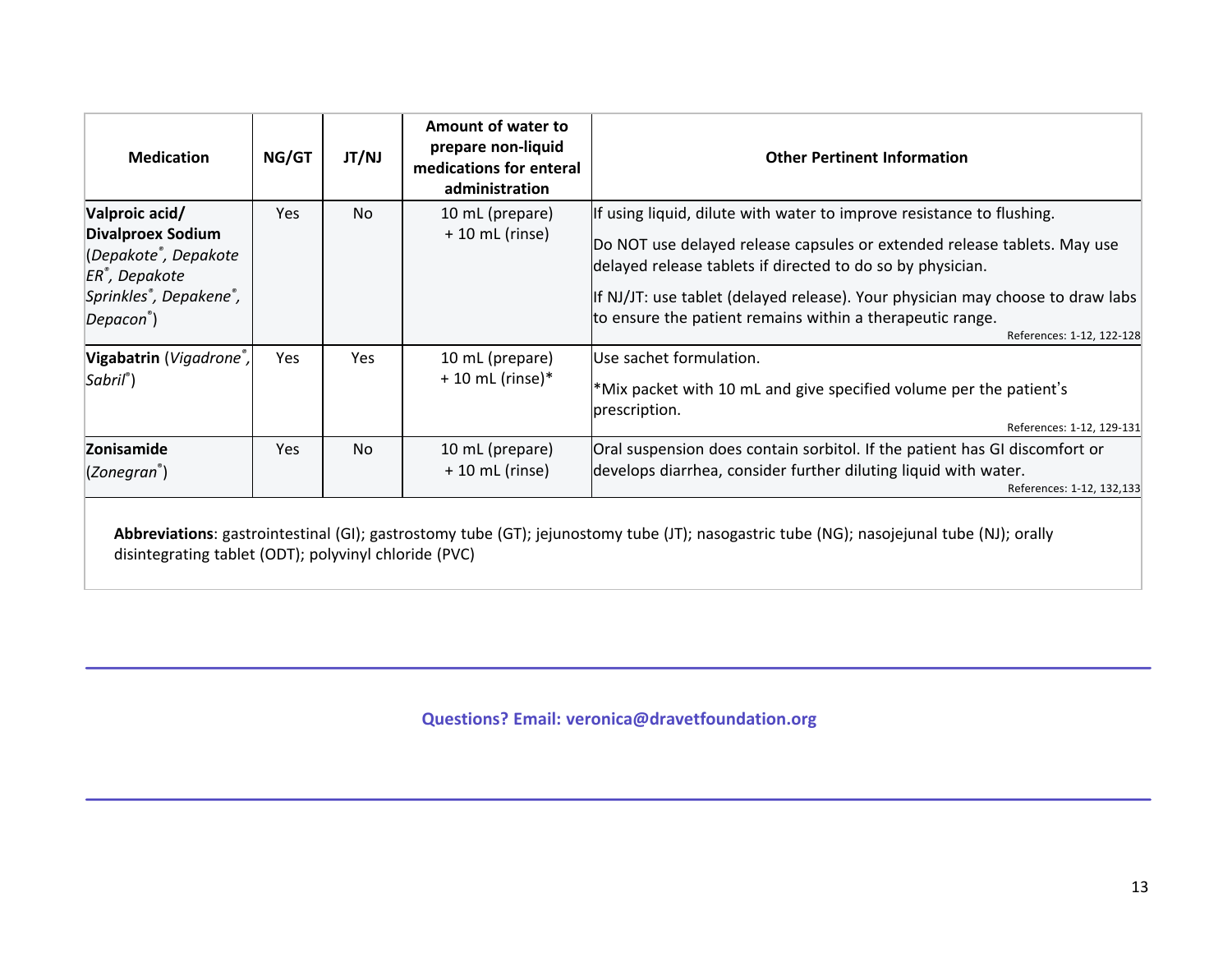### **References**

- 1. National Institutes of Health, U.S. National Library of Medicine, DailyMed Database.
- 2. White R, Bradnam V. Handbook of drug administration via enteral feeding tubes [Internet]. Grayslake (IL): Pharmaceutical Press; 2007. 590 p. Available from: http://www.rlandrews.org/pdf\_files/handbk\_of\_enteralfeeding.pdf
- 3. Wensel TM. Administration of proton pump inhibitors in patients requiring enteral nutrition [Internet]. P T. 2009 Mar; 34(3):143-60. Available from: https://www.ncbi.nlm.nih.gov/pmc/articles/PMC2697083/pdf/ptj34\_3p143.pdf
- 4. Oral dosage forms that should not be crushed [Internet]. Horshan (PA): Institute for Safe Medication Practices; 2020. Available from: https://www.ismp.org/recommendations/do-not-crush
- 5. McIntire CM, Monk HM. (2014) Medication absorption considerations in patients with postpyloric enteral feeding tubes [Internet]. Am J Heath Syst Pharm 71(7):549-56.
- 6. Bridges M, Parrish CR. (2019) Part III jejunal enteral feeding: the tail is wagging the dog(ma) dispelling myths with physiology, evidence, and clinical experience. Pract Gastroenterol. Available from: https://med.virginia.edu/ginutrition/wp-content/uploads/sites/199/2019/04/Jejunal-Feeding-Bridges-Parrish-April-2019.pdf
- 7. Appendix 10: administering drugs via feeding tubes [Internet]. The Royal Pharmaceutical Society of Great Britain; 2002 Apr. Available from: https://www.palliativedrugs.com/download/appendix10.pdf
- 8. Kolb SJ, Litt B. Antiepileptic drug preparations delivered via enteric tubes [Internet]. Bowie (MD): Epilepsy Foundation; 2004 Apr. Available from: https://www.epilepsy.com/learn/professionals/resource-library/tables/antiepileptic-drug-preparations-delivered-enteric-tubes
- 9. Lexicomp Online [Internet]. Hudson(OH): Lexicomp; c1978-2015. Available from: http://online.lexi.com/lco/action/home/switch
- 10.Micromedex Solutions [Internet]. Truven Health Analytics Inc; c2015. Available from: http://www.micromedexsolutions.com/micromedex2/librarian/
- 11.USP DI: drug information for the health care provider. 24th ed. Micromedex, Inc; 2004. Available from:
	- http://www.micromedexsolutions.com/micromedex2/librarian/
- 12.AHFS<sup>®</sup>DI Essentials [Internet]. Bethesda(MD): American Society of Health-System Pharmacists, Inc.; c2004-2015. [revised 2010 Apr 1; cited 2015 Apr 2]. Available from: http://online.lexi.com/lco/action/index/dataset/complete\_ashp
- 13.Acetazolamide injection [prescribing information]. Big Flats, NY: X-Gen Pharmaceuticals, Inc; October 2015.
- 14.Acetazolamide injection [prescribing information]. Schaumberg, IL: Sagent Pharmaceuticals; February 2013.
- 15.Acetazolamide tablets, USP [prescribing information]. East Windsor, NJ: Novitium Pharma LLC; February 2020.
- 16.Acetazolamide tablets [product monograph]. Vaughn, Ontario, Canada: AA Pharma Inc; May 2018.
- 17.Amantadine hydrochloride capsules [prescribing information]. High Point, NC: Banner Life Sciences LLC; December 2015.
- 18.Amantadine hydrochloride oral solution [prescribing information]. Greenville, SC: Pharmaceutical Associates, Inc; March 2016.
- 19.Amantadine hydrochloride tablets [prescribing information]. Yardley, PA: Vensun Pharmaceuticals Inc; January 2019.
- 20.Baclofen tablet [prescribing information]. Memphis, TN: Northstar Rx LLC; December 2019.
- 21.Briviact (brivaracetam) [prescribing information]. Smyrna, GA: UCB; May 2018.
- 22.Institute of Medicine (IOM). Dietary Reference Intakes for Calcium and Vitamin D. Washington, DC: The National Academies Press; 2011.
- 23.Epidiolex (cannabidiol) [prescribing information]. Carlsbad, CA: Greenwich Biosciences Inc; October 2020.
- 24.Carbatrol (carbamazepine) [prescribing information]. Lexington, MA: Shire US; February 2018.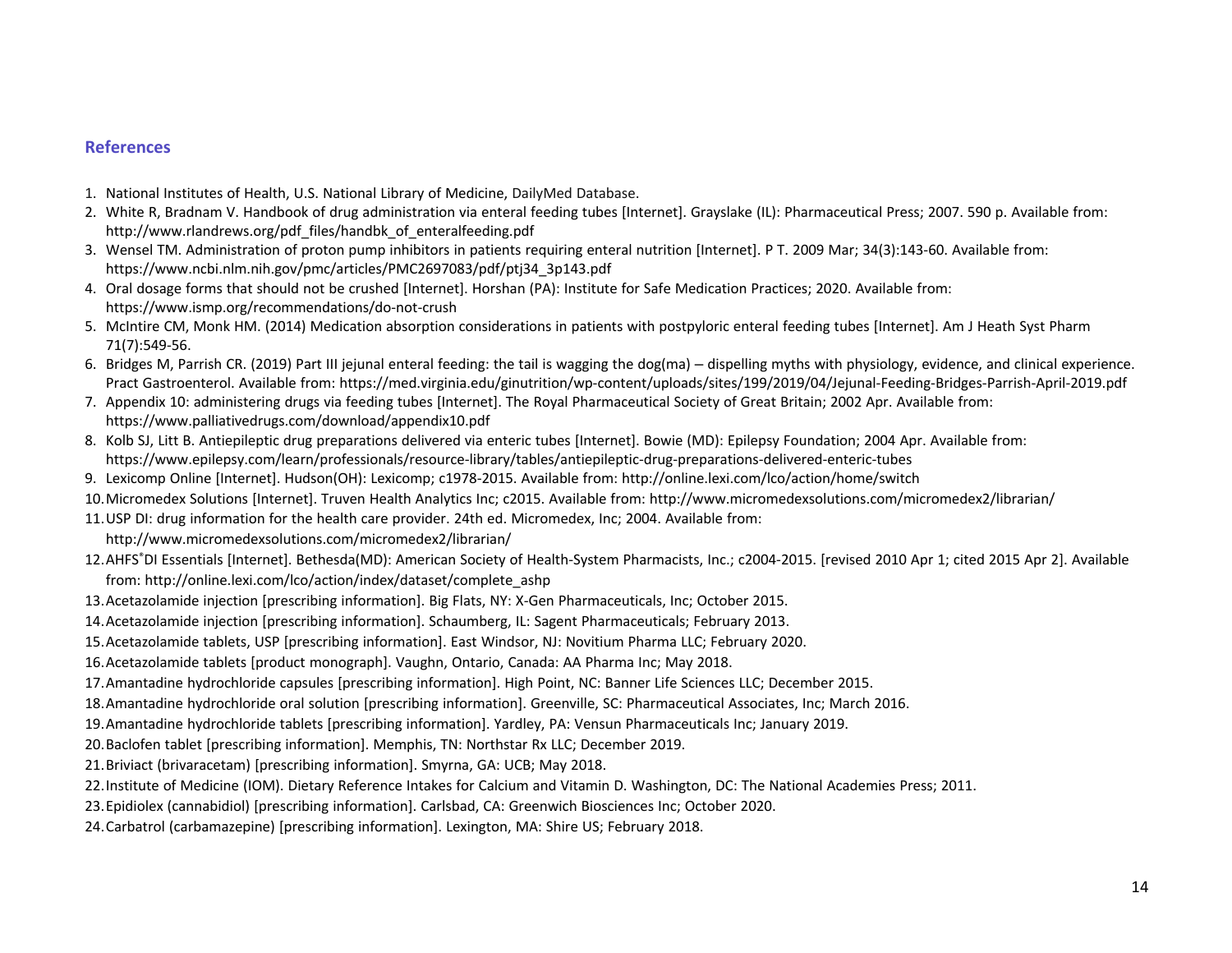- 25.Carbatrol (carbamazepine) [prescribing information]. Lexington, MA: Shire US; September 2018.
- 26.Carbamazepine [prescribing information]. North Wales, PA: Teva; December 2018.
- 27.Carbamazepine [prescribing information] tablets and chewable tablets. Basking Ridge, NJ: Torrent Pharma Inc; March 2020.
- 28.Carnexiv (carbamazepine) [prescribing information]. Deerfield, IL: Lundbeck; December 2019.
- 29.Xcopri (cenobamate) [prescribing information]. Paramus, NJ: SK Life Science Inc; March 2020.
- 30.Xcopri (cenobamate) [prescribing information]. Paramus, NJ: SK Life Science Inc; August 2020.
- 31.Onfi (clobazam) [prescribing information]. Deerfield, IL: Lundbeck; October 2020.
- 32.Klonopin tablets (clonazepam) [prescribing information]. South San Francisco, CA: Genentech USA Inc; October 2017.
- 33.Clonazepam Rosemont oral solutions [Internet]. Leeds (UK): Rosemont Pharmaceuticals Ltd; 2020 July. Available from:
- https://www.rosemontpharma.com/sites/default/files/administration\_guides/Clonazepam%20PEG%20Sheet\_0.pdf
- 34.Clonidine [product monograph]. Mississauga, Ontario, Canada: Mint Pharmaceuticals; March 2017.
- 35.Diazepam carpuject [prescribing information]. Lake Forest, IL: Hospira; March 2014.
- 36.Diazepam injection [prescribing information]. Upper Saddle River, NJ: DASH Pharmaceuticals, LLC; July 2019.
- 37.Diazepam injection [prescribing information]. Lake Forest, IL: Hospira, Inc.; April 2019.
- 38.Diazepam Intensol (diazepam) [prescribing information]. Eatontown, NJ: West-Ward Pharmaceuticals Corp; September 2020.
- 39.Diazepam intramuscular autoinjector [prescribing information]. Columbia, MD: Meridian Medical Technologies; July 2005.
- 40.Diazepam oral solution [prescribing information]. Eatontown, NJ: West-Ward Pharmaceuticals Corp; January 2021.
- 41.Diazepam oral solution and Diazepam Intensol oral solution concentrate [prescribing information]. Eatontown, NJ: West-Ward Pharmaceuticals Corp; May 2020.
- 42.Aptiom (eslicarbazepine) [prescribing information]. Marlborough, MA: Sunovion Pharmaceuticals Inc; March 2019.
- 43.Aptiom (eslicarbazepine) [product monograph]. Mississauga, Ontario, Canada: Sunovion Pharmaceuticals Canada Inc; July 2019.
- 44.Nexium (esomeprazole magnesium) [prescribing information]. Wilmington, DE: AstraZeneca; November 2020.
- 45.Nexium (esomeprazole magnesium) [product monograph]. Mississauga, Ontario, Canada: AstraZeneca Canada Inc; June 2019.
- 46.Nexium 24HR (esomeprazole magnesium trihydrate) [prescribing information]. Madison, NJ: Pfizer; received April 2019.
- 47.Nexium 24HR Clear Minis (esomeprazole magnesium trihydrate) delayed-release capsules [prescribing information]. Madison, NJ: Pfizer; received April 2019.
- 48.Nexium IV (esomeprazole sodium) [prescribing information]. Wilmington, DE: AstraZeneca; November 2020.
- 49.Zarontin capsule (ethosuximide) [prescribing information]. New York, NY: Pfizer; May 2016.
- 50.Zarontin oral solution (ethosuximide) [prescribing information]. New York, NY: Parke-Davis, Division of Pfizer Inc; May 2019.
- 51.Famotidine injection [prescribing information]. Schaumburg, IL: Athenex; July 2020.
- 52.Felbamate [prescribing information]. Branchburg, NJ: Amneal Pharmaceuticals; February 2015.
- 53.Felbatol tablet, suspension (felbamate) [prescribing information]. Somerset, NJ: MEDA Pharmaceuticals Inc; February 2018.[PubMed 8243374 ]
- 54.Fintepla (fenfluramine) [prescribing information]. Emeryville, CA: Zogenix Inc; June 2020.
- 55.Neurontin (gabapentin) [prescribing information]. New York, NY: Parke-Davis; December 2020.
- 56.Glycopyrrolate injection, USP [prescribing information]. Weston, FL: Apotex Corp; June 2019.
- 57.Glycopyrrolate tablets [prescribing information]. Madisonville, LA: Solubiomix, LLC; August 2017.
- 58.Glyrx-PF (glycopyrrolate) [prescribing information]. Lenoir, NC: Exela Pharma Sciences LLC; April 2020.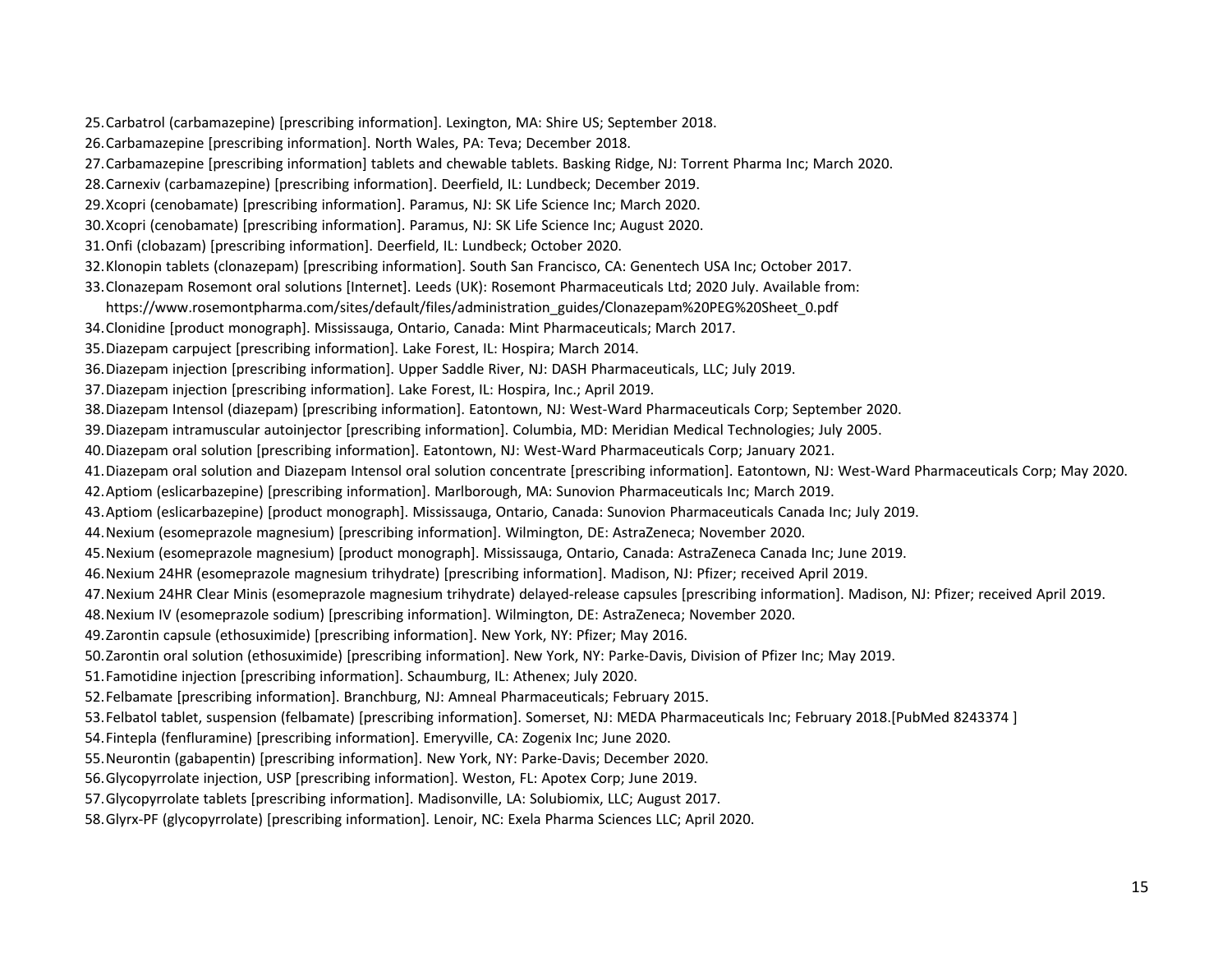59.Vimpat (lacosamide) injection, oral solution, tablet [prescribing information]. Smyrna, GA: UCB Inc; November 2020. 60.Vimpat (lacosamide) [product monograph]. Oakville, Ontario, Canada: UCB Canada Inc; October 2018. 61.Lamictal (lamotrigine) [prescribing information]. Research Triangle Park, NC: GlaxoSmithKline; October 2020. 62.Lamictal XR (lamotrigine) [prescribing information]. Research Triangle Park, NC: GlaxoSmithKline; October 2020. 63.Lamictal ODT (lamotrigine) [prescribing information]. Research Triangle Park, NC: GlaxoSmithKline; November 2014. 64.Prevacid and Prevacid Solutab (lansoprazole) [prescribing information]. Lexington, MA: Takeda Pharmaceuticals America Inc; November 2020. 65.Prevacid 24 Hour (lansoprazole) [prescribing information]. Warren, NJ: GSK Consumer Healthcare; received April 2019. 66.Keppra (levetiracetam) injection [prescribing information]. Smyrna, GA: UCB Inc; October 2019. 67.Keppra (levetiracetam) tablets and oral solution [prescribing information]. Smyrna, GA: UCB Inc; October 2019. 68.Keppra XR (levetiracetam) [prescribing information]. Smyrna, GA: UCB Inc; October 2019. 69.Carnitor Injection (levocarnitine) [prescribing information]. Gaithersburg, MD: Sigma-Tau Pharmaceuticals Inc; April 2018. 70.Ativan (lorazepam) [product monograph]. Kirkland, Quebec, Canada: Pfizer Canada ULC; January 2019. 71.Ativan injection (lorazepam) [prescribing information]. Eatontown, NJ: West-Ward; December 2016. 72.Ativan tablet (lorazepam) [prescribing information]. Bridgewater, NJ: Bausch Health US LLC; October 2020. 73.Eisai Inc. Belviq® (lorcaserin hydrochloride) tablets prescribing information. Woodcliff Lake, NJ; 2012 Aug. 74.Celontin (methsuximide) [prescribing information]. New York, NY: Parke Davis; July 2014. 75.Midazolam hydrochloride syrup [prescribing information]. Minneapolis, MN: Perrigo; December 2016. 76.Midazolam hydrochloride syrup [prescribing information]. Eatontown, NJ: West-Ward; April 2017. 77.Midazolam hydrochloride injection [product monograph]. Richmond Hill, Ontario, Canada: Fresenius Kabi Canada; August 2016. 78.Midazolam hydrochloride preservative-free injection [prescribing information]. Lake Forest, IL: Hospira; May 2017. 79.Myfortic (mycophenolate sodium) [prescribing information]. East Hanover, NJ: Novartis Pharmaceuticals Corporation; October 2015. 80.Myfortic (mycophenolate sodium) [prescribing information]. East Hanover, NJ: Novartis Pharmaceuticals Corporation; April 2016. 81.Myfortic (mycophenolate sodium) [product monograph]. Dorval, Quebec, Canada: Novartis Pharmaceuticals Canada Inc; May 2018. 82.Mycophenolic acid [prescribing information]. Morgantown, WV: Mylan Pharmaceuticals Inc; May 2018. 83.Nystatin oral suspension [prescribing information]. Philadelphia, PA: Lannett Company, Inc; September 2019. 84.Nystatin tablets [prescribing information]. Pulaski, TN: AvKare, Inc; August, 2012. 85.Trileptal (oxcarbazepine) [prescribing information]. East Hanover, NJ: Novartis; May 2020. 86.Trileptal (oxcarbazepine) [prescribing information]. East Hanover, NJ: Novartis; March 2018. 87.Fycompa (perampanel) [prescribing information]. Woodcliff Lake, NJ: Eisai Inc; September 2020. 88.Patsalos PN. (2014) The clinical pharmacology profile of the new antiepileptic drug perampanel: a novel noncompetitive AMPA receptor antagonist. Epilepsia 56(1):12-27. 89.Phenobarbital elixir [prescribing information]. East Brunswick, NJ: Rising Pharma Holdings Inc; May 2020. 90.Phenobarbital liquid [prescribing information]. Fort Lauderdale, FL: BioRamo; March 2019.

- 91.Phenobarbital Sodium Injection [prescribing information]. Louisville, KY: Cameron Pharmaceuticals LLC; December 2019.
- 92.Phenobarbital tablet [prescribing information]. Chestnut Ridge, NY: Par Pharmaceutical; September 2019.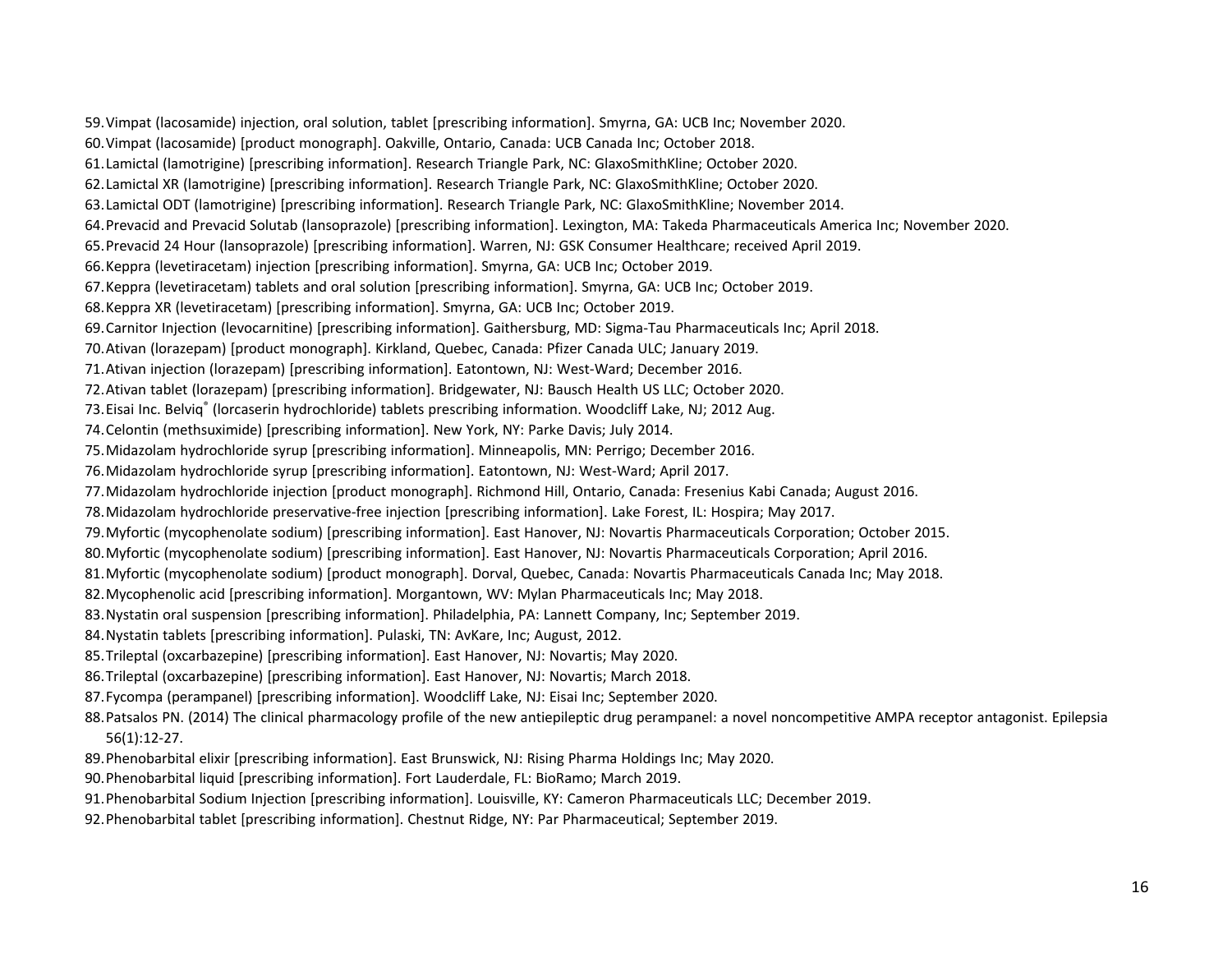93.Dilantin (phenytoin sodium) 100 mg extended oral capsule [prescribing information]. New York, NY: Parke-Davis Division of Pfizer Inc; January 2009. 94.Infatabs Dilantin (phenytoin chewable tablets) [package insert]. New York, NY: Parke-Davis Division of Pfizer Inc; October 2011.

95.Parenteral Dilantin (phenytoin sodium injection) [prescribing information]. New York, NY: Parke-Davis Division of Pfizer Inc; September 2012.

96.MiraLax (polyethylene glycol 3350) [product information]. Whitehouse Station, NJ: Schering-Plough; August 2014.

97.Miralax powder for solution (polyethylene glocol 3350) [prescribing information]. Memphis TN: MSD Consumer Care, Inc; August 2014.

98.Cystra-K Crystals granule for solution (potassium citrate and citric acid) [prescribing information]. Morristown, NJ: Cypress Pharmaceutical, Inc; September 2016.

99.Cystra-K oral solution (potassium citrate and citric acid) [prescribing information]. Madison, MS: Cypress Pharmaceutical, Inc; December 2011.

- 100. Cytra-K Solution [package insert]. Madison, MS: Cypress Pharmaceutical; December 2011.
- 101. Prednisone tablet [prescribing information]. Philadelphia, PA: Lannett Company, Inc; April 2019.
- 102. Prednisone tablet [prescribing information]. Pulaski, TN: AvKARE; April 2020.
- 103. Prednisone tablet, solution, solution concentrate [prescribing information]. Eatontown, NJ: West-Ward Pharmaceuticals Corp; March 2016.
- 104. Prednisolone oral solution [prescribing information]. North Wales, PA: Teva Pharmaceuticals; September 2015.
- 105. Prednisolone sodium phosphate oral solution [prescribing information]. Greenville, SC: Pharmaceutical Associates, Inc; December 2017.
- 106. Prednisolone sodium phosphate oral solution [prescribing information]. Parsippany, NJ: Edenbridge Pharmaceuticals; April 2015.
- 107. Giblin E, Hendeles L. (2015) Selecting an oral prednisolone liquid for children. US Pharm 40(5):HS6-HS8.
- 108. Lyrica (pregabalin) [prescribing information]. New York, NY: Parke-Davis, Division of Pfizer Inc; April 2020.
- 109. Lyrica CR (pregabalin) [prescribing information]. New York, NY: Parke-Davis, Division of Pfizer Inc; April 2020.
- 110. Mysoline (primidone) [prescribing information]. Bridgewater, NJ: Bausch Health US, LLC; July 2020.
- 111. Banzel (rufinamide) [prescribing information]. Woodcliff Lake, NJ: Eisai Inc; April 2020.
- 112. Banzel (rufinamide) [product monograph]. Mississauga, Ontario, Canada: Eisai Ltd; October 2020.
- 113. A phase 2, multicenter, randomized, double-blind, placebo-controlled study to evaluate the efficacy, safety, and tolerability of TAK-935 (OV935) as an adjunctive therapy in pediatric participants with developmental and/or epileptic Encephalopathies - Full text view - ClinicalTrials.gov. (n.d.). ClinicalTrials.gov. https://clinicaltrials.gov/ct2/show/NCT03650452
- 114. Diacomit (stiripentol) [prescribing information]. Beauvais, France; Biocodex; May 2020.
- 115. Diacomit (stiripentol) [product monograph]. Dundas, Ontario, Canada; C.R.I.; December 2012.
- 116. Diacomit (stiripentol) [summary of product characteristics]. Gentilly, France; Biocodex; received 2018.
- 117. Topamax (topiramate) [prescribing information]. Titusville, NJ: Janssen Pharmaceuticals Inc; June 2020.
- 118. Topamax (topiramate) [product monograph]. Toronto, Ontario, Canada: Janssen Inc; May 2020.
- 119. Trokendi XR (topiramate) extended-release capsules [prescribing information]. Rockville, MD: Supernus Pharmaceuticals Inc; February 2019.
- 120. Trokendi XR (topiramate) extended-release capsules [prescribing information]. Rockville, MD: Supernus Pharmaceuticals Inc; November 2020.
- 121. Gabitril (tiagabine) [prescribing information]. Parsippany, NJ: Teva Pharmaceuticals USA, Inc; October 2020.
- 122. Depacon (valproate sodium) [prescribing information]. North Chicago, IL: AbbVie Inc; May 2020.
- 123. Depakene (valproic acid) [prescribing information]. North Chicago, IL: AbbVie Inc; May 2020.
- 124. Depakene (valproic acid) oral solution [product monograph]. Etobicoke, Ontario, Canada: BGP Pharma ULC; November 2020.
- 125. Depakote (divalproex sodium) [prescribing information]. North Chicago, IL: AbbVie Inc; May 2020.